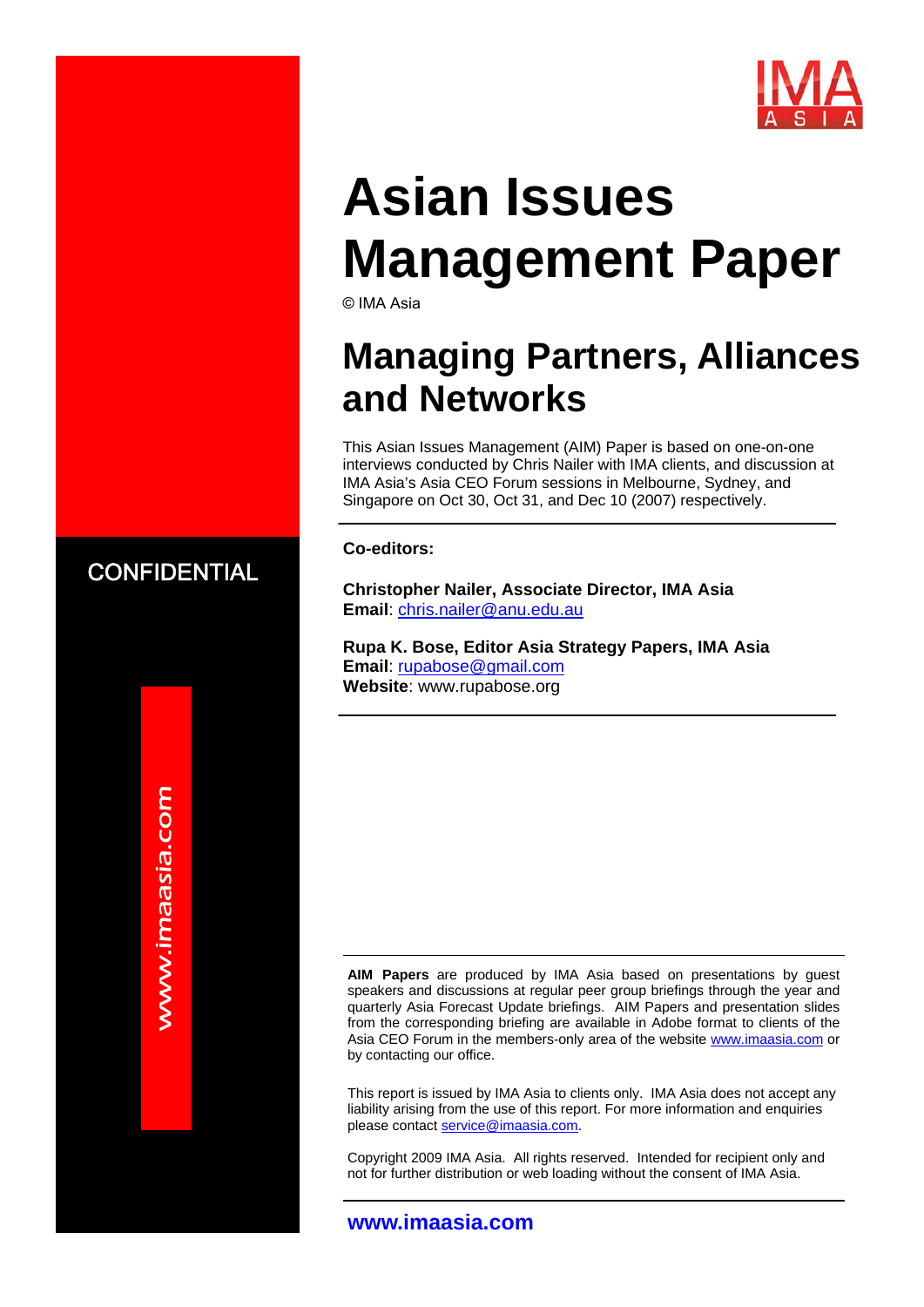# **MANAGING PARTNERS, ALLIANCES & NETWORKS**

# **Why partnering in Asia remains important, and how to deal with it**

# **An Asian Issues Management report by Christopher Nailer**

**Synopsis** Just when you thought you could go wholly-owned in Asia, new approaches to the supply chain create a whole new range of partnering arrangements.

> The old local partnerships – Joint Ventures (JVs) and subsidiaries with local equity shares – are waning as MNCs with Asian subsidiaries seek to maximise their equity stakes and control. The new kind of local partnering offers a capital-efficient way to conduct research, enter new and uncertain markets, reduce costs, and tap local knowledge.

> This Asian Issues Management paper looks at managing partners, alliances and networks as part of the management strategy for multinational operations in Asia.

- **Definitions** For our purposes, 'partnerships and alliances' means ongoing working arrangements with other companies, with no equity connection between the parties. We discuss a couple of instances of joint ventures but the emphasis is on non-equity based relationships. 'Network' refers to cases when a company has multiple arrangements of this kind with different parties who also interact directly with each other.
- **MNCs seek 100% equity**  Years ago, local regulations in many parts of Asia required multinational corporations (MNCs) to operate with local partners. Many companies entered Asia this way. But things have changed. Most countries have liberalised trade and foreign investment regulations, and 100% foreign equity is increasingly the norm. MNCs have mostly shed their old joint ventures and seek ownership and control of their Asian subsidiaries.

 **… but nonequity partnering booms**  Meanwhile, innovations in IT and telecommunications have made it easier to coordinate activities amongst parties that are not joined by common ownership. And corporate rethinking of what is 'core' and what is 'non-core' has led to a boom in flexible supply chains and outsourcing.

**Case studies of eight MNCs**  This paper summarises key findings from eight in-depth case studies undertaken by IMA Asia in September and October 2007. The case studies include six organisations headquartered in the US, one from Europe and one from Australia. Each has over ten years of operating history across the Asia Pacific region. The organisations cover a number of different sectors: manufacturing; financial services; software; consumer-branded foods; food ingredients; professional services.

The interviews asked senior executives to discuss:

- How are MNCs using partnerships, alliances and networks in Asia?
- How are these arrangements changing and what's driving the changes?
- What makes these arrangements work? What skills does the executive team need to manage them effectively?
- What does the future hold for partnership, alliance and network strategies in Asia?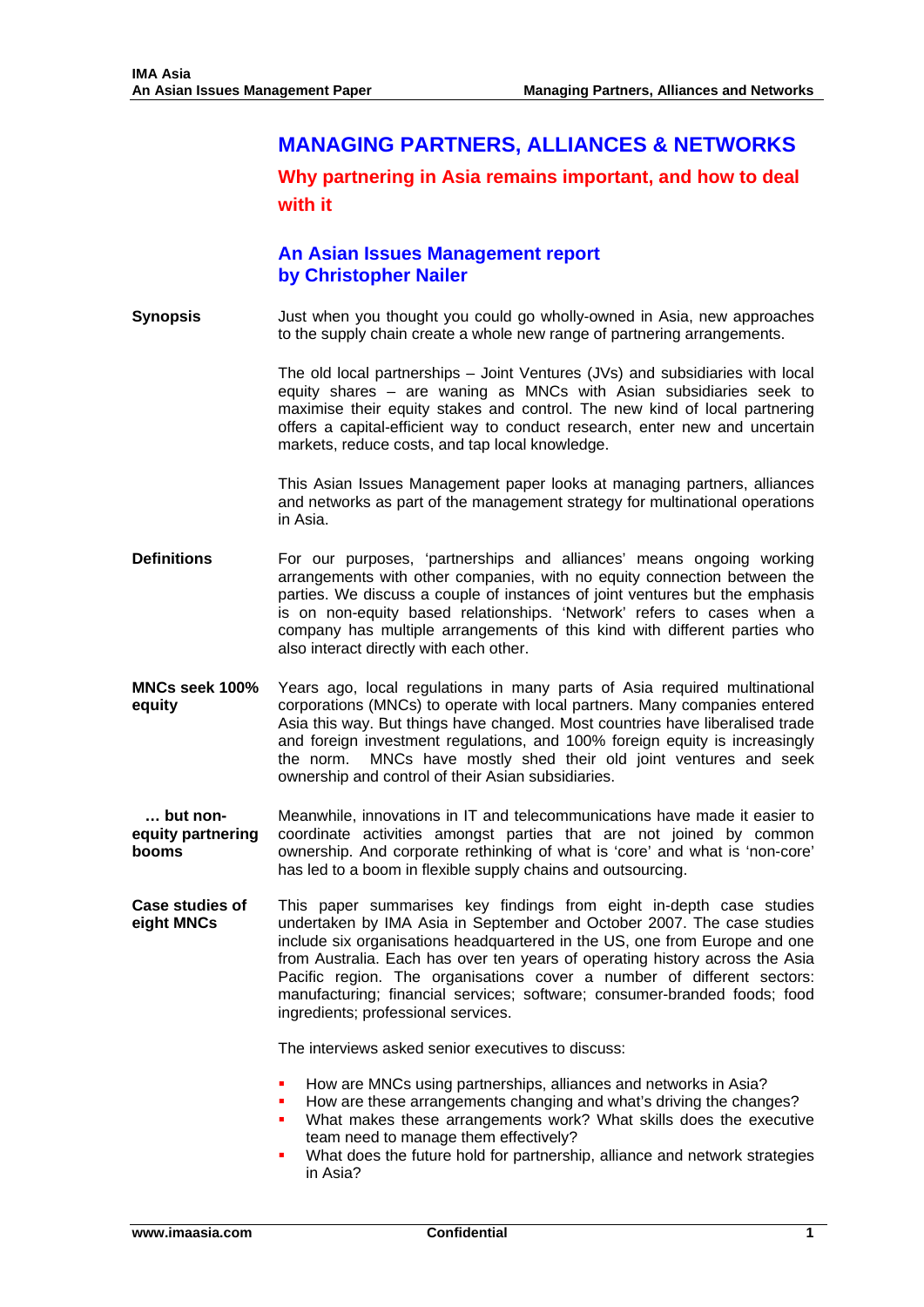| $\ldots$ plus<br>discussion at<br><b>Asia CEO Forum</b> | Draft findings were presented to groups of regional heads who attended Asia<br>CEO forum meetings in Sydney and Melbourne in October 2007 and<br>Singapore in December 2007. Their input to the discussion has also been<br>incorporated into this paper.                                                                                                                                                                     |
|---------------------------------------------------------|-------------------------------------------------------------------------------------------------------------------------------------------------------------------------------------------------------------------------------------------------------------------------------------------------------------------------------------------------------------------------------------------------------------------------------|
|                                                         | The partnership paradox: retreating from joint ventures,<br>advancing into partnering agreements                                                                                                                                                                                                                                                                                                                              |
| 100% equity:<br>pursuit of<br>certainty &<br>control    | The 'partnership paradox' goes like this: with very few exceptions, no-one is a<br>great fan of joint ventures any more. There seems to be a strong preference<br>for clarity, certainty and control. MNCs are getting out of joint ventures in Asia<br>and taking control wherever possible. 100% equity seems to be the new<br>benchmark.                                                                                   |
|                                                         | "We have had lots of joint ventures. We went headlong into China in our own<br>version of the 'Mr China' syndrome. We've now acquired 100% ownership<br>wherever that is possible "                                                                                                                                                                                                                                           |
|                                                         | <b>Heavy-industrial components</b>                                                                                                                                                                                                                                                                                                                                                                                            |
|                                                         | "Previously we had a number of joint ventures around the region. We moved<br>to dismantle these and have now taken a controlling interest or 100% equity.<br>There are very few left where we don't have a controlling interest now."<br><b>Consumer branded foods</b>                                                                                                                                                        |
| Yet partnering is<br>increasingly<br>useful             | Meanwhile, other factors have come into play to boost partnerships and<br>alliances that do not involve equity stakes:                                                                                                                                                                                                                                                                                                        |
| for capital<br>efficiency                               | • Corporate performance is measured by some version of Return on<br>Capital Employed; and partnerships are one way of keeping the<br>denominator of that ratio low. Capital-efficient, 'asset-lite' operations<br>often involve partnerships.                                                                                                                                                                                 |
| outsourcing<br>non-core<br>functions                    | • Corporate redefinitions of 'core' and 'non-core' have led companies to<br>outsource many 'non-core' activities, making them increasingly<br>dependent on ongoing partnering relationships with suppliers and<br>service providers. The refocusing of value activities seems to require<br>more, not less engagement with partner firms.                                                                                     |
| and local<br>knowledge                                  | • Asia - and particularly China - has become core to international<br>strategy. This is where the future growth is to be achieved. That is<br>partly driving the shift towards wholly-owned operations. But rapid<br>growth is risky and many companies still lack the depth of local<br>knowledge needed to expand quickly. MNCs may still need partners to<br>facilitate the kind of rapid growth corporate is looking for. |
| Is partnering<br>transitional?                          | So are partnerships and alliances simply a transitional mechanism $-$ a way of<br>lowering the risk of market entry – to be replaced by wholly-owned operations<br>as soon as the regulations allow, or as soon as the company has developed<br>sufficient local knowledge to operate on its own?                                                                                                                             |
| Or permanent<br>new way of<br>business?                 | Or are partnerships, alliances and networks now a permanent feature of a<br>new way of doing business? Are they perhaps the key to flexible, efficient,<br>fast-growing, asset-lite operations - the reality of how business is done<br>everywhere these days?                                                                                                                                                                |
| especially in<br>Asia?                                  | Are they perhaps even more important in Asia than elsewhere because of the<br>fragmented state of markets and the complexity of business operations. We<br>explore these questions in this paper.                                                                                                                                                                                                                             |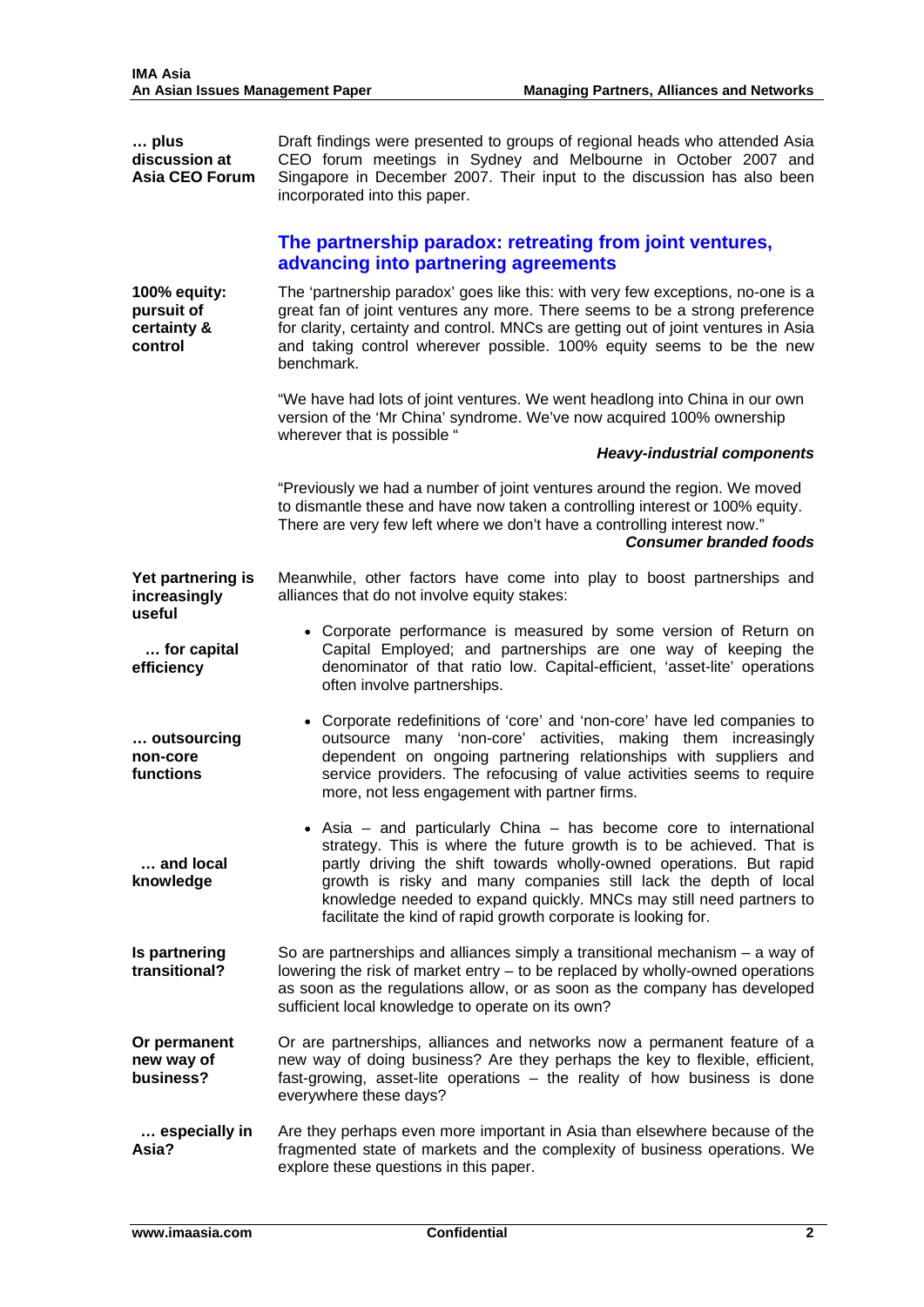# **How are MNCs using partnerships, alliances and networks in Asia?**

#### **The main uses for non-equity partnering:**

- Marketing, sales and distribution
- Research and new product development
- Manufacturing, sourcing and supply
- Knowledge-sharing networks
- Project consortium partnerships

**Legally-required partnerships decline … while needbased partnerships grow** 

There seem to be two broad kinds of partnerships and alliances in Asia: (1) a traditional kind of partnership where host countries required MNCs to work with local partners, or where the company decided to work with partners as an entry strategy; and (2) a newer kind of partnership driven by the corporate need for lower costs, for speed and flexibility, and for the effective pooling of knowledge. The first kind seems to be on the decline. The second kind seems to be increasing in importance to Asian operations and elsewhere.

#### **Marketing, sales and distribution**

**Requires local networks and know-how** 

In the past, market regulations required foreign companies to work through local intermediaries. Though it's no longer true in most countries, many still prefer to work through local partners. In many cases, the operation is simply too small to support wholly-owned marketing infrastructure. In others, local contacts, knowledge, or infrastructure are important. Sometimes market access is controlled by powerful incumbent players.

"Japan is tough for non-locals. Similarly Malaysia, Indonesia are very difficult for someone like us to set up in and do business by ourselves. Also there is the problem of market scale. We'll set up our own operations when the business is big enough."

#### *Fast moving consumer goods*

"The main 'partnerships and alliances' are sales and distribution, where we don't have our own operations for retailing. This is mainly in the smaller Asian markets. Distributors in those markets have a high level of responsibility for sales, marketing and retail distribution."

#### *Fast moving consumer goods*

"Like most consumer companies, we don't have critical mass to set up our own distribution networks, so our local distribution is handled by local distributors and sub-distributors."

#### *Consumer branded foods*

**Unique approach for each market**  Companies don't necessarily use the same approach across the region. They may tailor their partnering strategy to individual markets, depending on its characteristics.

> "Sales side: In Asia we have a strong reliance on partners, selling through indirect channels. In Japan our business operates exclusively through partners – mainly the big OEMs – the big IT companies. In Korea and China we work mostly through partners. In Korea, it's the chaebol; they each have purchasing groups in-house that on-sell our product to affiliated group companies. In China, we work with partners because of the difficulties of cash collection when dealing direct. In the other markets it's more of a mix. For instance, in Australia, we sell 80% direct, 20% through channel partners. Elsewhere there's a range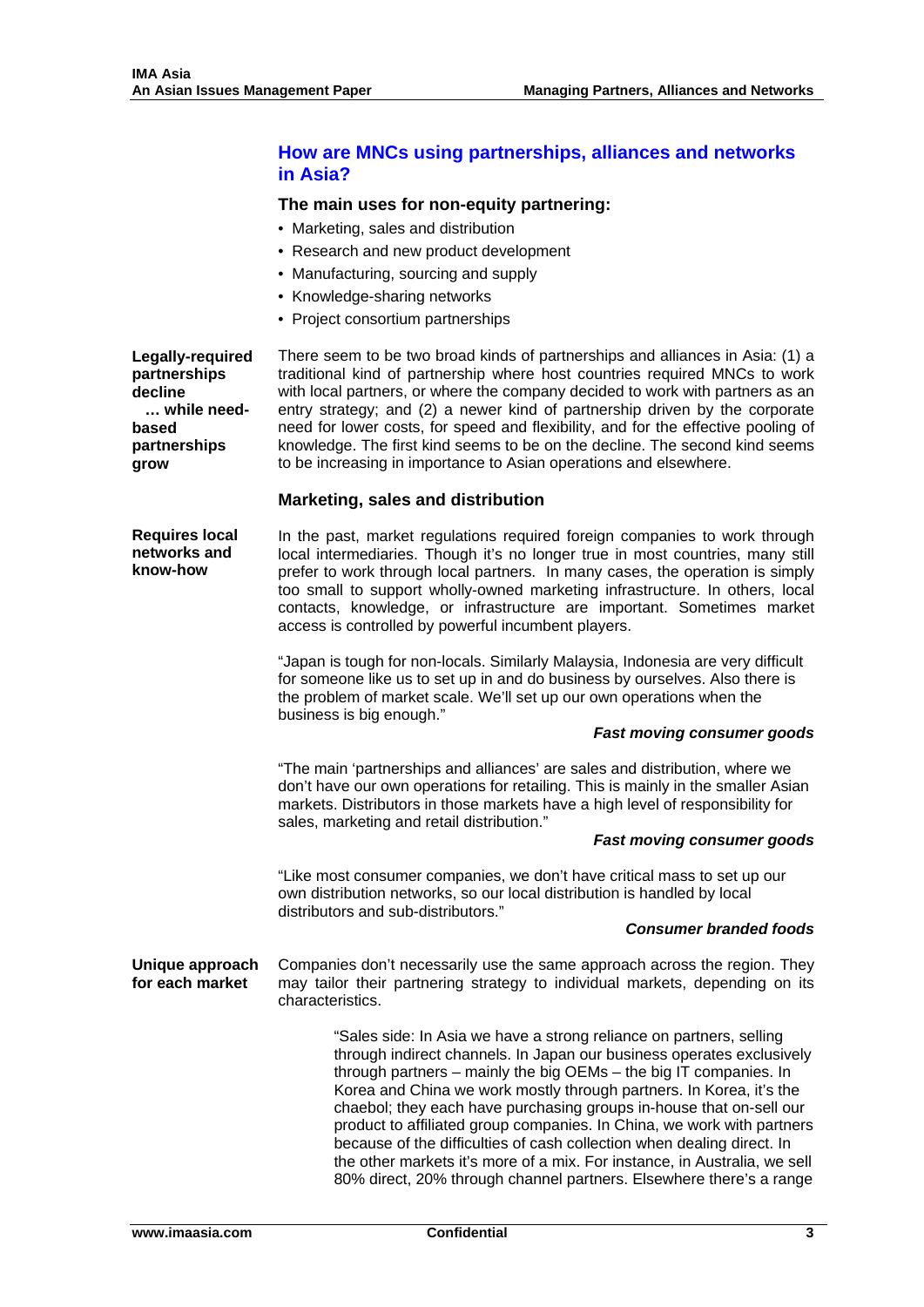**for local** 

**local** 

of different proportions."

#### *Software and services*

Increasingly, however, the motivation for partnering seems to be driven by the need to access local knowledge, local relationships, in order to embed the business more deeply into the local market.

**… driving desire knowledge & relationships**  "Partners provide customer distribution, access, a distribution base into the financial services business… Increasingly this business is being commoditised, so it's important that we bring something that adds value. They provide local market understanding, an understanding of the consumer. Also they have the relationship with regulators."

#### *Financial services*

"The direction of these partnerships has been towards the customer. The focus is on gaining access to distribution, not on back-office processing. Our Malaysian JV is aimed at buying into the distribution network. Our Malaysian partner is the largest provider of these financial services in Malaysia… So it was a good logical fit for us." *Financial services*

#### **Research and New Product Development**

**Sharing costs**  Some companies collaborate on research, and to develop new products. In certain sectors, partnerships and alliances have long been used to share costs and risks.

> "With the Japanese partners we do a lot of joint development, where we reciprocate with components into each others' products. There's also a lot of shared research, some of which never makes it into the market. All shared research is covered by cross-licensing agreements and we have never had a single problem with disagreements over ownership of IP."

#### *Automotive components*

"We have had 'guest engineers' work in each others' plants, especially around new product designs and releases. We had a Japanese engineer work with us in Germany on components for a Japanese car maker in the UK. We also sent one of our German engineers to work directly with the car maker in Japan."

#### *Automotive components*

In service businesses, though most of the key innovations still come from the developed markets – the US and Europe – companies increasingly adapt products for local markets. This in turn leads to the development of a localised R&D capability.

> "Generally, development is done in the US. We have development centres in Asia but they are all in-house operations. Some of our acquired companies had R&D relationships with partners in India. We tend to complete any current contracts and then either buy them out or bring the development work in-house. That said, in our whollyowned operations, we do a lot of development work in India, some also in China. These are the big centres outside the USA. We have smaller specialised centres in Australia and Singapore also." *Software and services*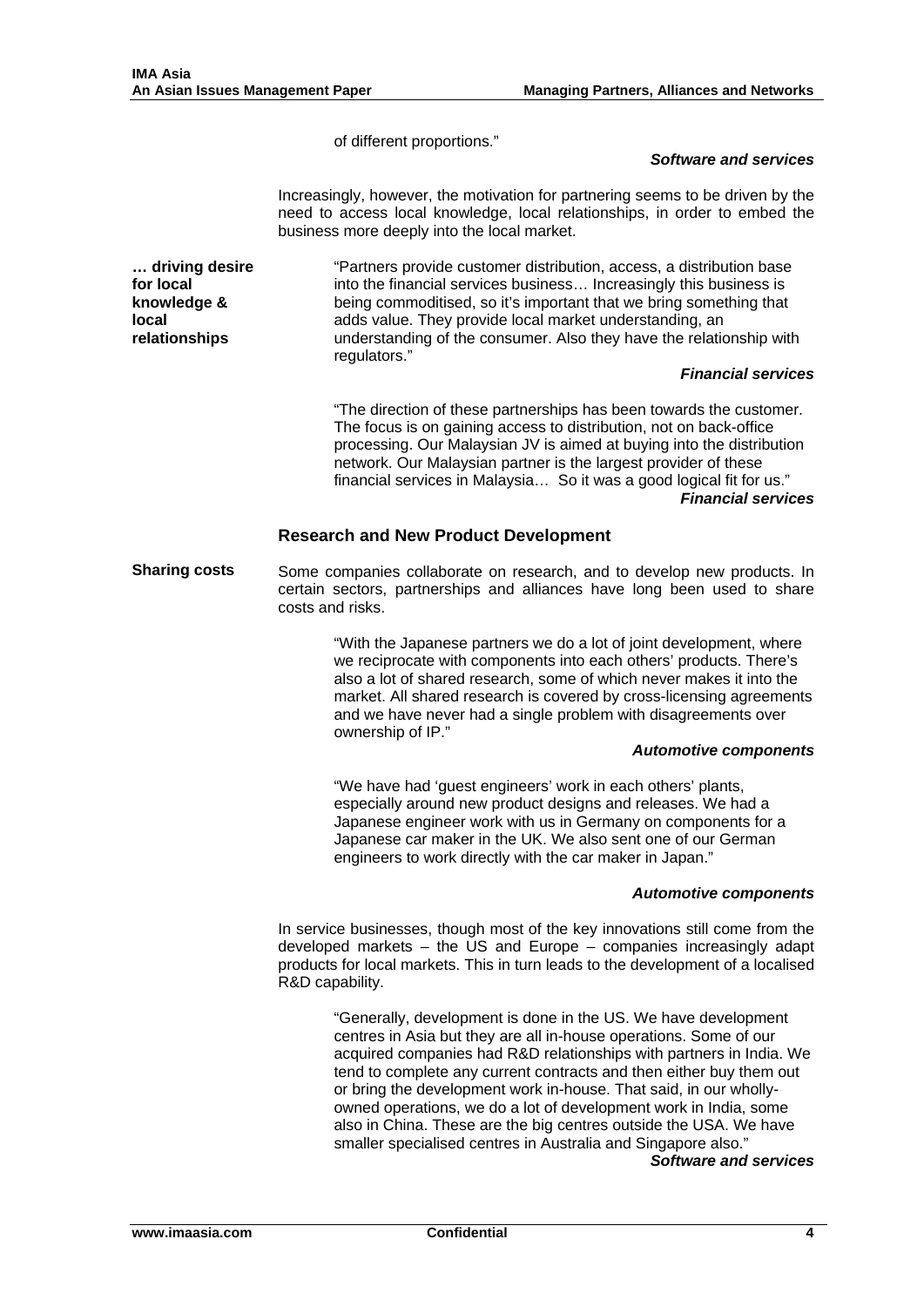"We provide the product ideas – in the form of principles. We show them what our approach is and then we work with them to develop a version that will work locally. We bring specific skills that are in short supply."

#### *Financial services*

#### **Manufacturing, sourcing and supply**

**Flexible, capitalefficient market entry through manufacturing contracts** 

A couple of decades ago, setting up local manufacture with a partner firm was the only way MNCs could gain access to some Asian markets. These days, MNCs can source product from contractual partners, thus building a modestscale local presence without the cost of a wholly-owned operation.

At market entry, initial volumes may be small, and demand in untapped Asian markets difficult to estimate. The sourcing partner provides a flexible, capitalefficient approach to new market entry. This enables the MNC to put a toe in the water without a major commitment of capital.

**Lower cost manufacture**  Another opportunity is lower-cost manufacture, either because of inherently lower costs in the Asian country, or because it offers an opportunity to share an existing production facility rather than building a new one.

> "Primarily manufacturing driven. Initially this was because of the need to manufacture locally to get market access, but now that issue has all but disappeared; you don't need local manufacturing to get access any more. Now these things are decided more on a rational economic basis."

#### *Telecommunications infrastructure and equipment*

"The focus of these partnerships is sourcing and supply chain entirely. Our partnership arrangements are more driven by circumstance than by planning. The principal driver is the need for low cost."

#### *Heavy-industrial components*

"It's supply-side mainly – co-packing and distribution. In India we have our own operations, with strong sales and marketing and administration. But the products made there need substantial capital investment. So we've gone with a contract packer who has existing infrastructure."

#### *Consumer branded foods*

"If you have two companies about equal in size, you can always use each others' strengths to overcome your own weaknesses. In technology, in strategy, in development, you can save each other a lot of money by jointly using existing facilities."

#### *Automotive components*

#### **Knowledge-sharing networks**

**Sharing knowledge with Asian partners**  Professional service firms illustrate the use of one of the newer forms of collaboration – the knowledge-sharing network. These firms are often internally structured as partnerships in the first place – partly because knowledge is the key asset in the business. They provide a useful example of how partnering can be applied in cross-border growth.

**Moving toward regional & global structures…**  "Like many of our competitors we have a partnership structure. In the past, each practice was a separate national entity, with a separate P&L, franchised to operate under a common brand name. A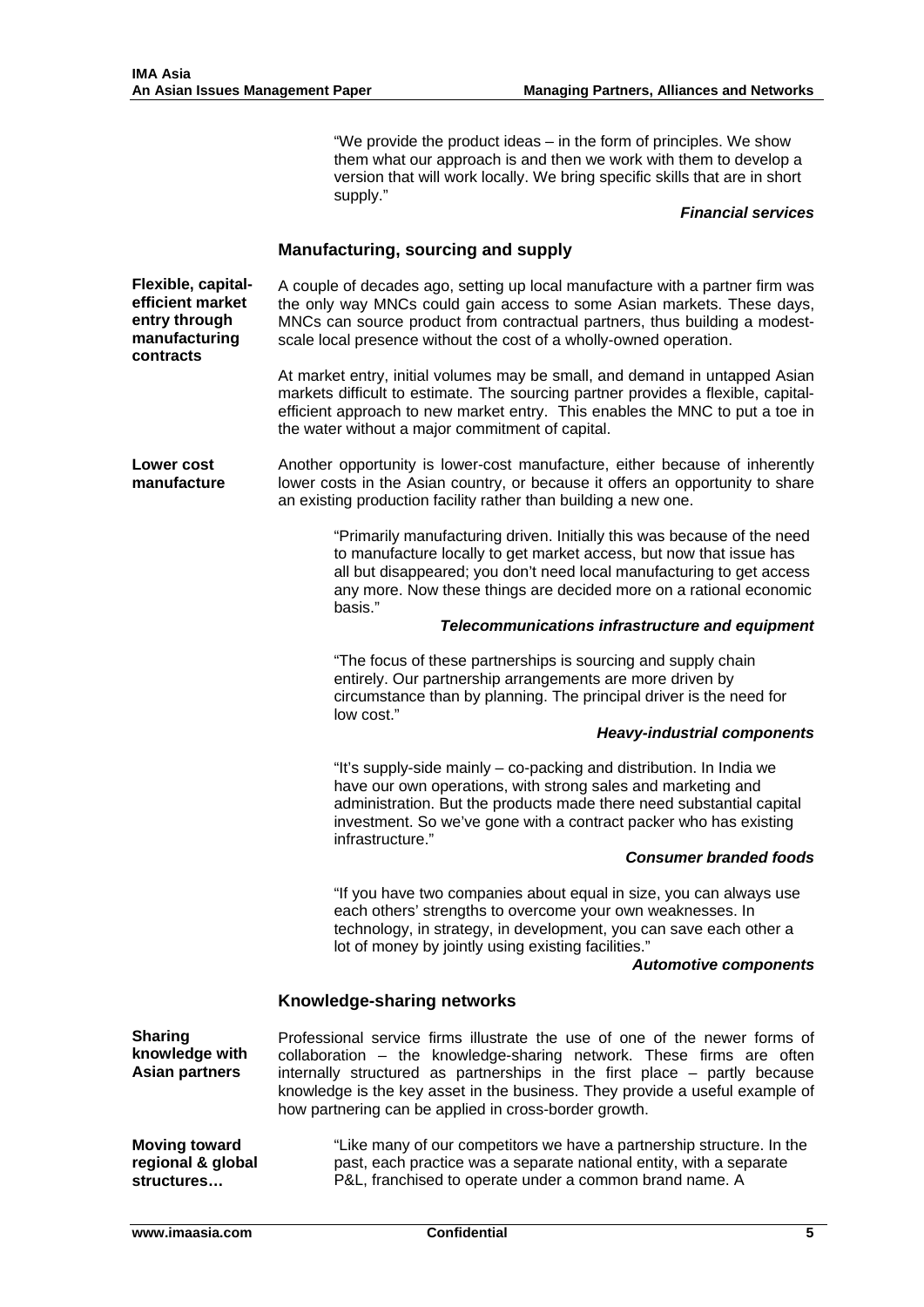federation of national practices operating under the umbrella of a global firm. We adopted this structure to balance the interests of client service and risk management. However, consultancies like ourselves are now tending to shift towards more of a regional and global structure, which will change the way our firms interact with each other."

#### *Professional consultancy services*

They often grow by merging with partnerships in other locations, gradually forming themselves into multinational knowledge-sharing networks. The merger allows the local firm to operate under a global brand-name, as well as allowing the global firm – often with a US or European home base – to offer a comprehensive portfolio of services to its MNC clients in Asia.

> "The partner firms deliver the whole line of business - sales, engagement management, service delivery."

#### *Professional consultancy services*

**A two-way flow between local and global**  In these firms there is a push-pull of global-local interactions around the sharing of knowledge and the development of new client services and methodologies. This two-way flow of professional services, client relationships and operating knowledge may be a useful model for international knowledgeflow and joint product/service development.

> "The methodologies are developed globally and rolled out locally and we enforce practice standards – for example in audit, in engagement management, in new products. These are all developed at the centre. They are then rolled out through the region and cascade down to country level. There is some product development done at country level that then gets developed and rolled out globally. For example one particular practice may have a lot of experience with managing major infrastructure projects. That is pushed up globally and made into a methodology and then rolled back out. This is a continuous process. Another area is sustainability and climate change, where there is a lot of work being done. One country practice with in-depth expertise took the lead and developed that globally."

#### *Professional consultancy services*

#### **Project consortium partnerships**

**Engineering partnerships**  Engineering firms and suppliers of equipment and materials almost always work in partnership with others. The projects are often high-risk from a financing point of view. They last for a number of years and require inputs from many specialist providers. Complex relationships are created amongst multiple foreign and local parties working together. And while these partnerships are only intended to last for the duration of the project, they give rise to close working relationships amongst the participating firms, who may then team up again later on other projects.

> "We started up our own China manufacturing operation last year with a premium product at a higher cost than local competitors. (Our products are independently tested and certified.) Due to the higher quality of our product and service we've been very successful with sales to foreign facilities in China and to foreign joint ventures with local Chinese partners. We worked in a project consortium with an international airline, a Chinese airline, another Australian partner and many other local and international partners on the construction of facilities at a major Chinese airport. And although we face competition from local manufacturers who price way below us, the quality of the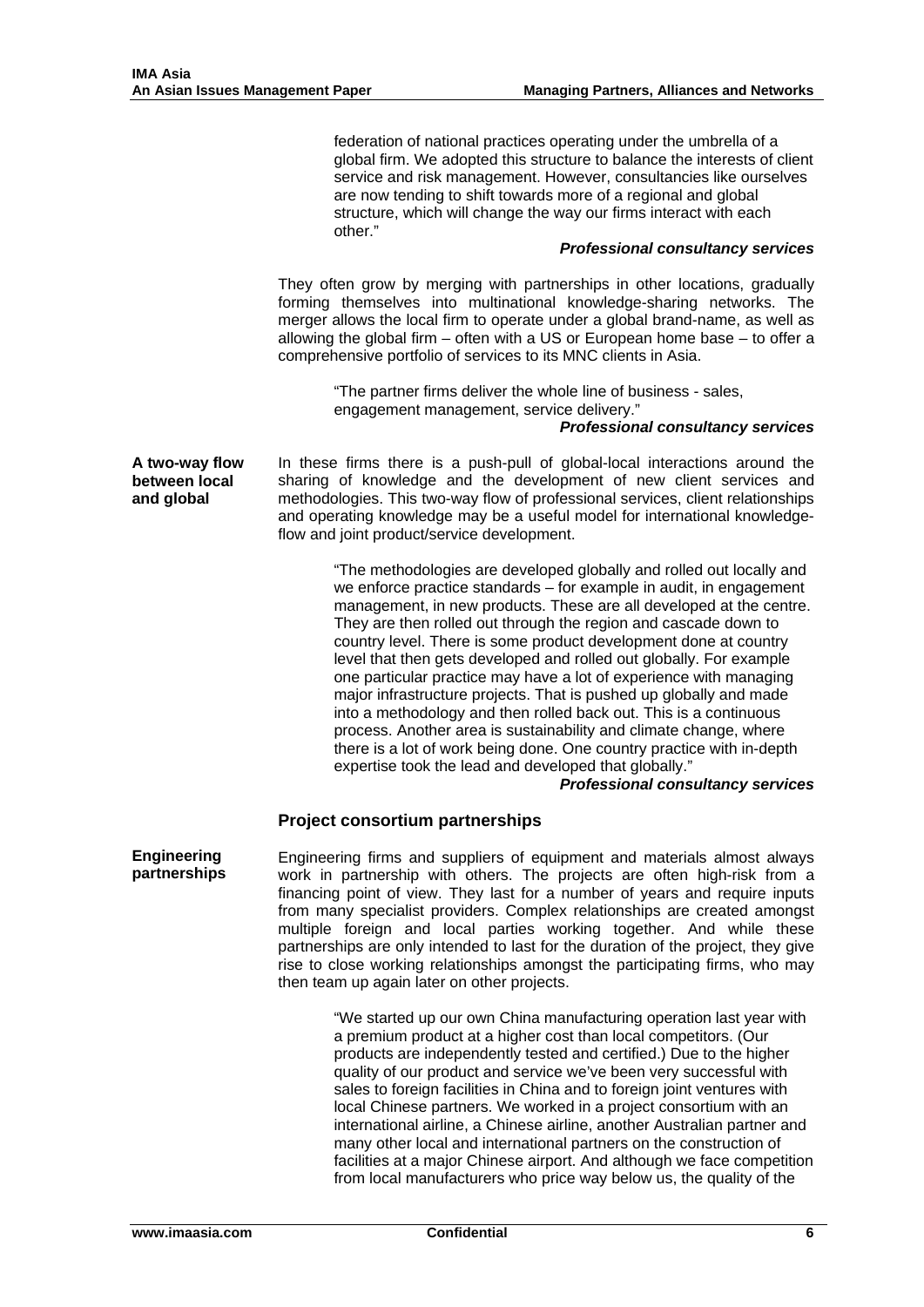product which delivers overall savings to the project and word-ofmouth from these projects is working in our favour."

#### *Building materials and fittings*

#### **But is partnering really all that different?**

Lastly, a caution: partnering is not a panacea. Managing a partnering process can be just as complex as managing in-house processes, as the example below illustrates:

> "We've done a little bit of outsourcing already. For instance, when we have run into capacity problems, we've outsourced simpler tasks in China in an opportunistic way from time to time, when we're overloaded. But very much ad-hoc, not in any strategic way – not in any kind of strategic alliance. If we were to outsource on a regular basis our suppliers would be wanting certainty for their asset utilisation, a long term 3-5 year contract, base-load volume guarantee and so on… And once you've committed yourself to all that, what's the point of outsourcing? You're binding yourself up to all the same problems as if you're doing it in-house.'

> > *Telecommunications infrastructure and equipment*

# **How are these arrangements changing and what's driving the changes?**

#### **The main trends:**

- A continuing preference for full ownership and control
- Cost-efficiencies drive increased outsourcing
- Global customers demanding standardisation and quality control
- Partnering for talent rather than only for cost-savings
- Recruiting local managers for local knowledge

#### **Contradictory mindsets about local partnering**

Two contradictory shifts seem to be indicated by the interviews. On the one hand, companies are dissolving the older kinds of partnerships – the legislated joint ventures and distribution agreements with locally nominated representatives. Wherever possible, companies are taking greater control.

On the other hand, the perennial search for lower costs, the rigorous redefinition of 'core' and 'non-core' activities are leading these same companies into new partnerships of a different kind. So there are two different mindsets: one says, 'partnerships are messy; they involve lots of unnecessary complications and we get rid of them as soon as we can,' and the other says 'these flexible arrangements deliver substantial benefits to our business and they are here to stay.'

#### **A preference for control drives MNCs to 100% ownership**

**Partnerships: necessary (transitory) evil?**  Most of the MNC executives we interviewed see partnerships and alliances as a transitional device  $-$  a necessary evil  $-$  in line with the first of the two mindsets. Though many firms have found partnerships to be an effective means of low-cost market entry or low-cost sourcing, the end-goal of most MNCs is to take control of their Asian operations as soon as they can.

> "The overall goal is probably to gain more control. JVs and franchisees were used as we entered new markets, to put a presence in new markets. We establish a presence, gain a foothold, then as we gain scale, confidence, knowledge in the market, our approach is to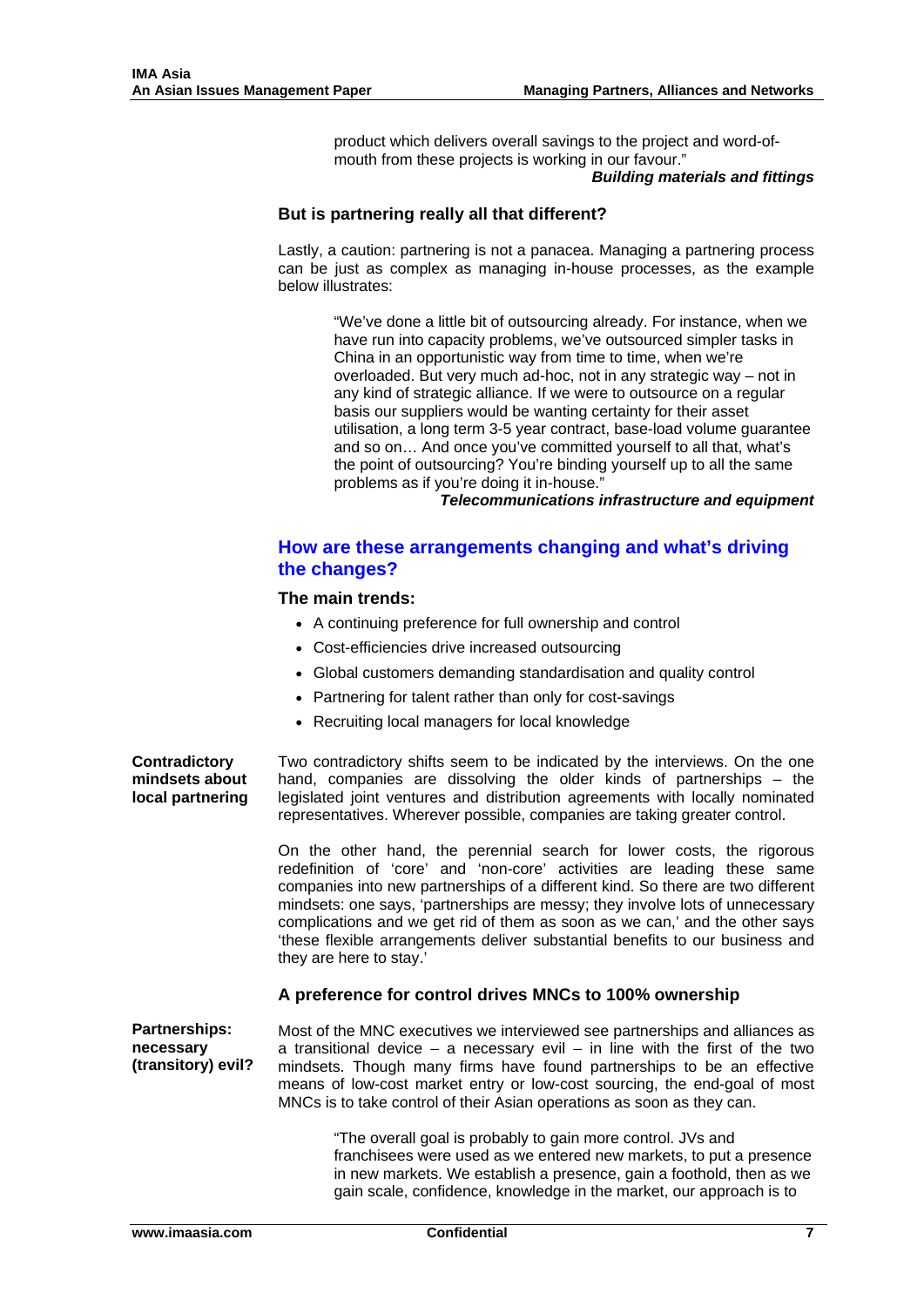|                                        | gain more control."<br><b>Consumer branded foods</b>                                                                                                                                                                                                                                                                                                                                                                                                                                                                                                                                        |
|----------------------------------------|---------------------------------------------------------------------------------------------------------------------------------------------------------------------------------------------------------------------------------------------------------------------------------------------------------------------------------------------------------------------------------------------------------------------------------------------------------------------------------------------------------------------------------------------------------------------------------------------|
|                                        | " restructuring in China to take greater ownership."<br><b>Telecommunications infrastructure and equipment</b>                                                                                                                                                                                                                                                                                                                                                                                                                                                                              |
|                                        | "We tend to develop the market via distributors, then we set up<br>subsidiaries and develop and work with the distributors as partners.<br>Sometimes we buy partners out and make them into subsidiaries. But<br>there is no corporate hostility to partnerships; we have no problem<br>working with partners indefinitely. We'll do whatever is best for the<br>market."                                                                                                                                                                                                                   |
|                                        | <b>Software and services</b>                                                                                                                                                                                                                                                                                                                                                                                                                                                                                                                                                                |
| <b>Increasing equity</b>               | Sometimes MNC executives see increased control as important for achieving<br>their growth goals, where partners might not be providing enough drive.                                                                                                                                                                                                                                                                                                                                                                                                                                        |
| allows MNCs<br>to drive growth         | "There's been a natural evolution of our business in Asia. We started<br>with joint ventures - mostly 50:50. As we grew and gained<br>confidence, we took control. We were unhappy with the way local<br>partners were managing them. Locals had administrative<br>responsibility; we had one expatriate to oversee operations This<br>was not enough. We needed more people to grow the business."<br><b>Consumer branded foods</b>                                                                                                                                                        |
| … and<br>strengthen their<br>position  | "We go in at the maximum equity allowed, then increase our equity<br>when the regulations change We go in, we provide value-add<br>based on our experience in the industry, help the local partner to<br>develop better reserving, better performance, and then increase our<br>equity This is driven by our expansion plan. Developing a stronger<br>positioning in the market. There's no strategic changes. The main<br>drive is to execute the strategy we set out to. Get in first, assist the<br>regulators, demonstrate value-add, then increase the equity when we<br>are able to." |
|                                        | <b>Financial services</b>                                                                                                                                                                                                                                                                                                                                                                                                                                                                                                                                                                   |
| <b>Ownership seen</b><br>to protect IP | Ownership and control is often preferred when the company has Intellectual<br>Property (IP) that it wants to protect, because of the generally weaker IP<br>protection regimes in much of Asia.                                                                                                                                                                                                                                                                                                                                                                                             |
|                                        | "Strategic intention is to do most manufacturing in-house, especially<br>where IP is involved. But if no IP is involved and the equipment is<br>generally available, then we go with co-packers. In the Philippines, for<br>instance, we have dedicated contract packers for one brand. The<br>market is not big enough to have our own plant and co-packing is<br>also cheaper than importing the product from the US or from India,<br>where we have our own plants."                                                                                                                     |
|                                        | <b>Consumer branded foods</b>                                                                                                                                                                                                                                                                                                                                                                                                                                                                                                                                                               |
|                                        | "Working with a few qualified parts suppliers and then manufacturing<br>ourselves is the only way to protect our IP There is almost no<br>distinctive IP in our products. The American institute that develops<br>standards for our industry has mandated all of the specifications for<br>just about every unit that can be used in the industry. There's no<br>differentiation in the design of units. So quality of manufacture comes<br>to be the only variable."                                                                                                                       |
|                                        | Hoppe inductrial components                                                                                                                                                                                                                                                                                                                                                                                                                                                                                                                                                                 |

#### *Heavy-industrial components*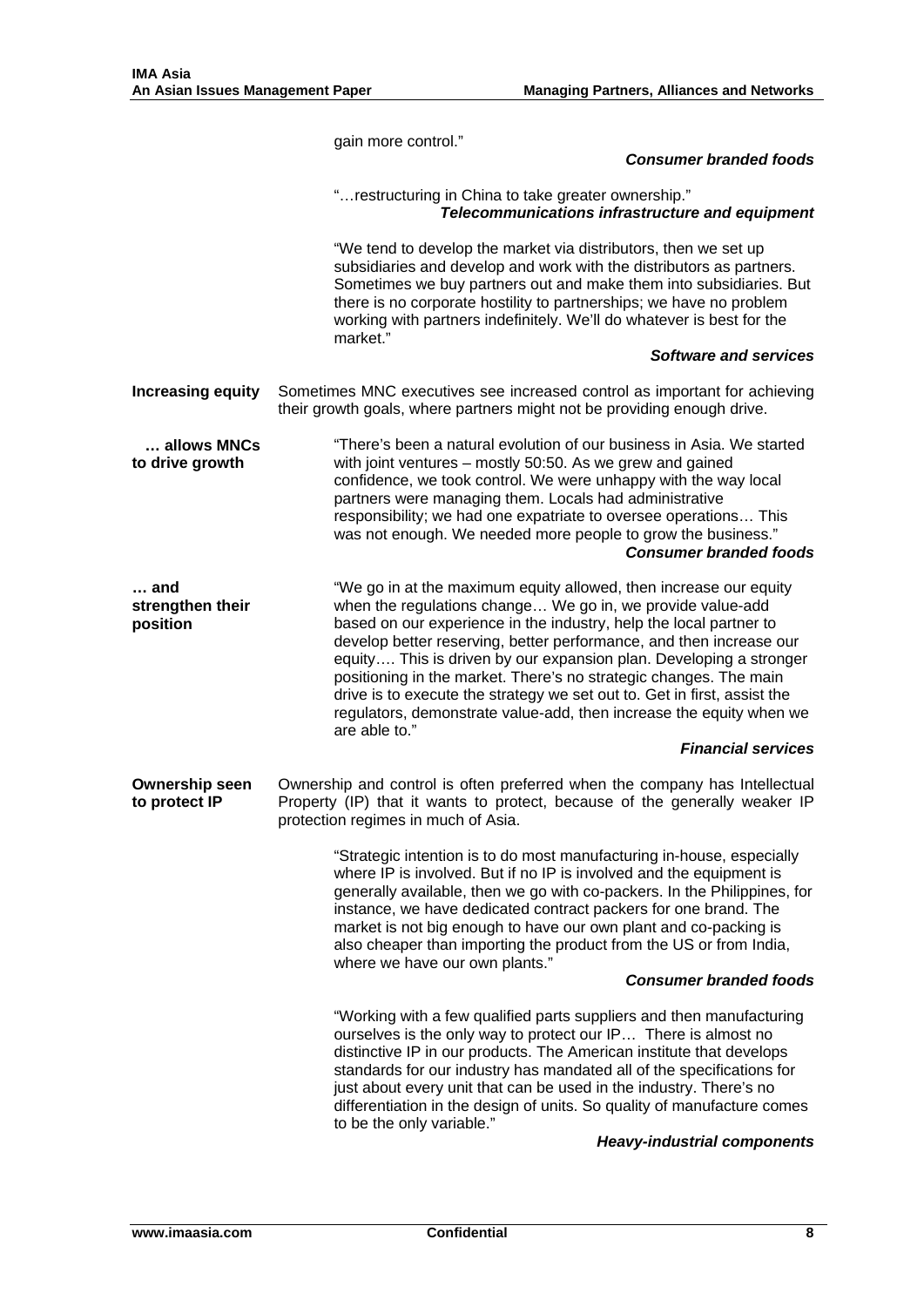| Knee-jerk control<br>moves can be<br>counter-<br>productive | In some cases, corporate restructuring or the appointment of a new CEO<br>changes the corporate mindset, bringing sweeping changes to pre-existing<br>relationships. And the changes can set the company back if they are not<br>carefully managed.                                                                                                                                                                                                                                                                                                                                                                                                                                                                                                                                                                                                                                                                                                                                                                                                                                                                                                                                                                                                                                 |
|-------------------------------------------------------------|-------------------------------------------------------------------------------------------------------------------------------------------------------------------------------------------------------------------------------------------------------------------------------------------------------------------------------------------------------------------------------------------------------------------------------------------------------------------------------------------------------------------------------------------------------------------------------------------------------------------------------------------------------------------------------------------------------------------------------------------------------------------------------------------------------------------------------------------------------------------------------------------------------------------------------------------------------------------------------------------------------------------------------------------------------------------------------------------------------------------------------------------------------------------------------------------------------------------------------------------------------------------------------------|
|                                                             | "In 2001 there was a fundamental change in the corporate structure<br>from a pyramid to a matrix. This caused a lot of confusion; suddenly<br>there were multiple reporting lines; people didn't understand the new<br>structure. I retired from active duty My successor was then<br>confronted by the change to the matrix structure The changes in<br>management structure and philosophy came at a cost. By 2001 we<br>already had a number of investments in China. They had all paid big<br>dividends We shifted the regional management to Singapore, and<br>began running the company in the 'German' way; our Chinese<br>ventures began to lose money Because of the demand for control,<br>HQ decided to buy out our minority partners in China, who still had a<br>remaining small stake in the business. You know in China you don't<br>really have control, even with 80% of the equity Through that the<br>company lost a lot of local knowledge The company also fired<br>some of the top Chinese employees and replaced them with German<br>expats. And now they are struggling. They are investing heavily<br>without any prospect of returns in the foreseeable future. It's the end<br>of 'long-leash' management. They now prefer 'short-leash'<br>management." |
|                                                             | <b>Automotive components</b>                                                                                                                                                                                                                                                                                                                                                                                                                                                                                                                                                                                                                                                                                                                                                                                                                                                                                                                                                                                                                                                                                                                                                                                                                                                        |
|                                                             | Sometimes, a joint venture that was entered into as part of an initial foray into<br>the market has failed to deliver, leaving the company boxed into a relationship<br>that is not performing, that may even be harming its brand image. In most<br>cases, the MNC seeks to replace it with a wholly-owned subsidiary if possible.                                                                                                                                                                                                                                                                                                                                                                                                                                                                                                                                                                                                                                                                                                                                                                                                                                                                                                                                                 |
| <b>Failing joint</b><br>ventures not<br>always replaced     | But not always: In one of our case studies the company dissolved a joint<br>venture and set up a purely contractual arrangement in its place. In this case<br>it seems a contractual relationship provided better than the previous equity<br>relationship had done.                                                                                                                                                                                                                                                                                                                                                                                                                                                                                                                                                                                                                                                                                                                                                                                                                                                                                                                                                                                                                |
|                                                             | "One change has taken place in Japan. Our retail JV was losing<br>money. We shut the business down, sold the assets and moved to a<br>licensee arrangement. There is no equity relationship any more."<br><b>Fast moving consumer goods</b>                                                                                                                                                                                                                                                                                                                                                                                                                                                                                                                                                                                                                                                                                                                                                                                                                                                                                                                                                                                                                                         |
|                                                             | And sometimes, changes in home-country laws have pushed MNCs down the<br>path of greater control. The Sarbanes-Oxley Act in 2002 introduced tougher<br>accountability standards for US listed companies and their subsidiaries and in<br>some cases, companies had to either take more direct control over their<br>partners or cut their ties.                                                                                                                                                                                                                                                                                                                                                                                                                                                                                                                                                                                                                                                                                                                                                                                                                                                                                                                                     |
|                                                             | Cost pressures drive 'non-core' outsourcing                                                                                                                                                                                                                                                                                                                                                                                                                                                                                                                                                                                                                                                                                                                                                                                                                                                                                                                                                                                                                                                                                                                                                                                                                                         |
| <b>Cost efficiencies</b><br>drive<br>outsourcing            | However, while MNCs might prefer to have direct control, fundamental shifts<br>in the economics of industries worldwide - particularly manufacturing<br>economies - have forced many MNCs in the opposite direction. The<br>geographic cost shift $-$ the shift of industrial activities to Asia $-$ has thus<br>forced some US and European MNCs to consider things they would not have<br>considered otherwise: (1) Relocating production out of the home country to<br>lower cost locations - often into Asia; and (2) Partnering/ contracting-out in<br>order to do so.                                                                                                                                                                                                                                                                                                                                                                                                                                                                                                                                                                                                                                                                                                         |

"What's driving the changes? Cost. Low-cost country sourcing. The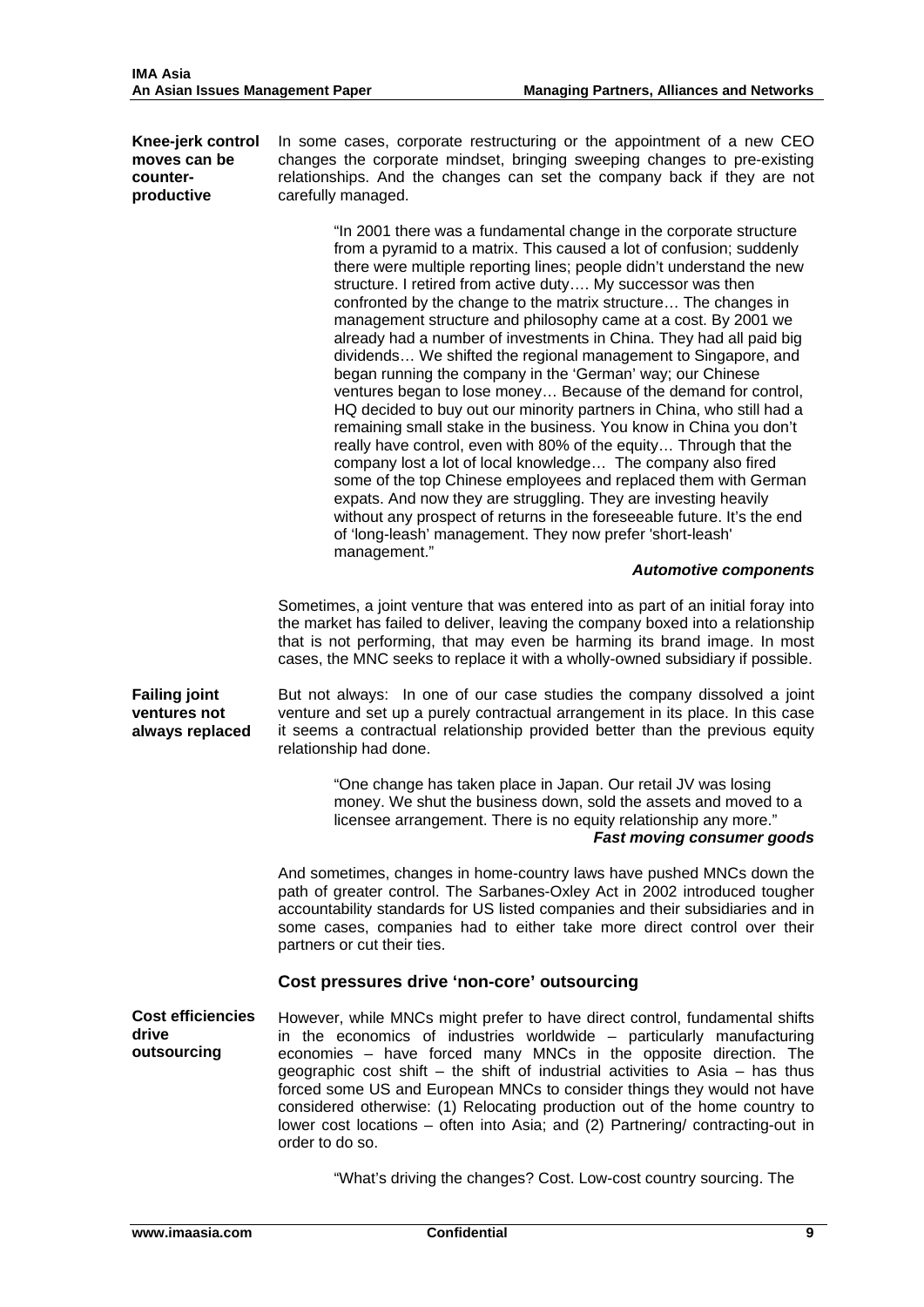key thing is reliable quality, delivered on-time, to contractual cost." *Heavy-industrial components*

|                                                                 | "Foundries are central to our business because it's mostly metal<br>casting. It's a process that is very expensive and most western<br>foundries are going out of business. The world's 'blacksmiths' are<br>now in either India or China, where low cost and low price prevail."<br><b>Heavy-industrial components</b>                                                                                                                                                                             |
|-----------------------------------------------------------------|-----------------------------------------------------------------------------------------------------------------------------------------------------------------------------------------------------------------------------------------------------------------------------------------------------------------------------------------------------------------------------------------------------------------------------------------------------------------------------------------------------|
|                                                                 | And discussing these changes brings with it a great deal of internal soul-<br>searching as companies review: 'What kind of a company are we?'                                                                                                                                                                                                                                                                                                                                                       |
| Zero-asset<br>manufacturing                                     | "We have a think-tank exploring outsourcing of manufacture. There's<br>a very strong thought process, increasingly people subscribing to the<br>notion of 'zero-asset manufacturing' - outsourcing to third parties.<br>The debate is going strong. Frankly, I'm uneasy with that approach. I<br>would like to see us retain control of manufacturing and assets. Not<br>having control of manufacturing could be risky in our business."<br><b>Telecommunications infrastructure and equipment</b> |
| <b>Outsourcing &amp;</b><br>identifying non-<br>core activities | For many companies, adjusting to the major cost shifts has triggered at least<br>one cycle of corporate restructuring and in the process, they have arrived at a<br>new understanding of what their competitive strengths are. This has often led<br>them to distinguish more clearly between 'core' and 'non-core' activities. And<br>that process often results in a decision to outsource more of the non-core<br>activities.                                                                    |
|                                                                 | "Our official strategy as from HQ is that we will focus on the things we<br>do best and contract out the other parts of the process."<br><b>Heavy-industrial components</b>                                                                                                                                                                                                                                                                                                                         |
|                                                                 | "Outsourcing is OK for simple, specialised items like injection<br>moulding, for example if we own the tool. This kind of thing can be<br>done. It works less well with specialised products."<br><b>Telecommunications infrastructure and equipment</b>                                                                                                                                                                                                                                            |
|                                                                 | Professional service firms are mirroring many of the changes taking place<br>amongst their clients and are tending to restructure their practices along<br>regional and global lines, so as to deliver more consistent service at lower<br>cost.                                                                                                                                                                                                                                                    |
|                                                                 | "These days we're aiming for more of a regional and global approach.<br>One of the drivers for this is increased efficiency - setting up shared<br>service centres and back-offices serving the region from a centre of<br>expertise, rather than replicating the expertise in each practice."<br><b>Professional consultancy services</b>                                                                                                                                                          |
|                                                                 | Global customers demand standardisation and consistency                                                                                                                                                                                                                                                                                                                                                                                                                                             |
| <b>Customers want</b><br>consistent<br>quality                  | A globalised customer base is also another important factor driving MNCs to<br>seek more control. They need to ensure that the products and services<br>delivered in different locations meet a consistent quality standard, whether by<br>owning the provider or by laying down requirements and monitoring them.                                                                                                                                                                                  |
|                                                                 | "The demands of clients are forcing us to look at our own structures<br>and operating models. They want seamless, global, high quality<br>service – whether in India or in China or in the UK – with a consistent<br>approach."                                                                                                                                                                                                                                                                     |
|                                                                 | <b>Professional consultancy services</b>                                                                                                                                                                                                                                                                                                                                                                                                                                                            |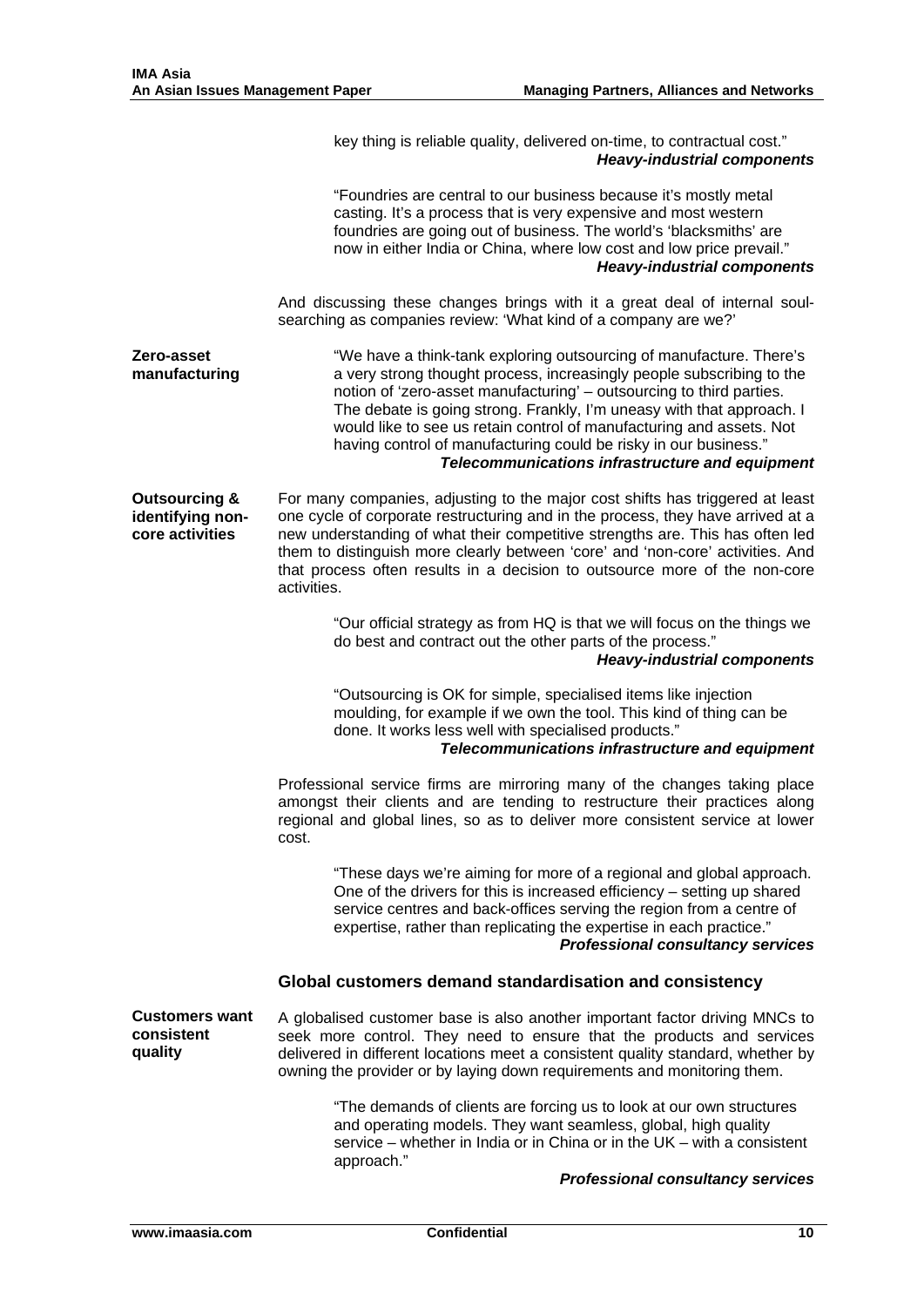"Our products go into a globalised industry... At the corporate level our company tends to be high on standardisation… We've imposed processes and controls on suppliers."

#### *Heavy-industrial components*

"Our Indian alliance has changed as our own company has changed. We're getting more supply chain discipline, introducing process audits, tighter commercial / technical process, making it more professional, more structured. Also our certification of new suppliers is more rigorous."

#### *Heavy-industrial components*

#### **Partnering to tap the talent pool and ramp up regional R&D**

**From cost & risk … to knowledge & talent** 

R&D and product development account for a high proportion of the average cost of production and the knowledge content of products is an increasingly important aspect of how firms compete worldwide. Some of the newer forms of partnership are governed less by considerations of cost and risk and more by the need to access knowledge and talent.

Asia's technical institutes and universities produce large numbers of welltrained graduates and MNCs are tapping into this massive pool of technical talent and setting up R&D partnerships in Asia.

> "We are now tapping into the talent pool in the region for R&D. We have set up a small R&D capability in Shanghai. This was supported by lots of research that said the number of graduate researchers and PhDs coming out of Western countries will be insufficient. If we're not tapping into areas where there's enough graduate output then we're not really competing for the talent. So it's an R&D capability, tapping into the talent in the region for regional product. This is not a substitute for our main R&D effort in Europe or the US. But in 20-25 years, could this be the research base for the world? Maybe." *Telecommunications infrastructure and equipment*

"The big changes have been on the development side. India has grown steadily to be a bigger proportion of our total worldwide development effort and has probably now reached a maximum level for practical purposes. The China development centres have grown very rapidly. This is part of a risk balancing exercise between India and other locations in Asia-Pacific. While we will not grow India so much, we will grow the smaller centres in Philippines, Vietnam and especially China."

#### *Software and services*

#### **Local management talent may deliver the best of both worlds**

However, wholly foreign ownership does not mean wholly foreign management. In fact, it often means quite the reverse. MNCs that are serious about their competitive position in Asia seem to be building businesses that are wholly foreign-owned but powered by a substantial cohort of highly skilled, locally engaged managers. We could almost extend the term 'partnership' to describe the relationship between the MNC and its locally-hired Asian managers, since the quality of that relationship also has a huge impact on its success.

> "From our perspective there is a strong bias towards wholly-owned these days. There needs to be a very strong case to consider anything less than full ownership. Now 'ownership' doesn't

**Full ownership + local managers:** 

**the ideal arrangement?**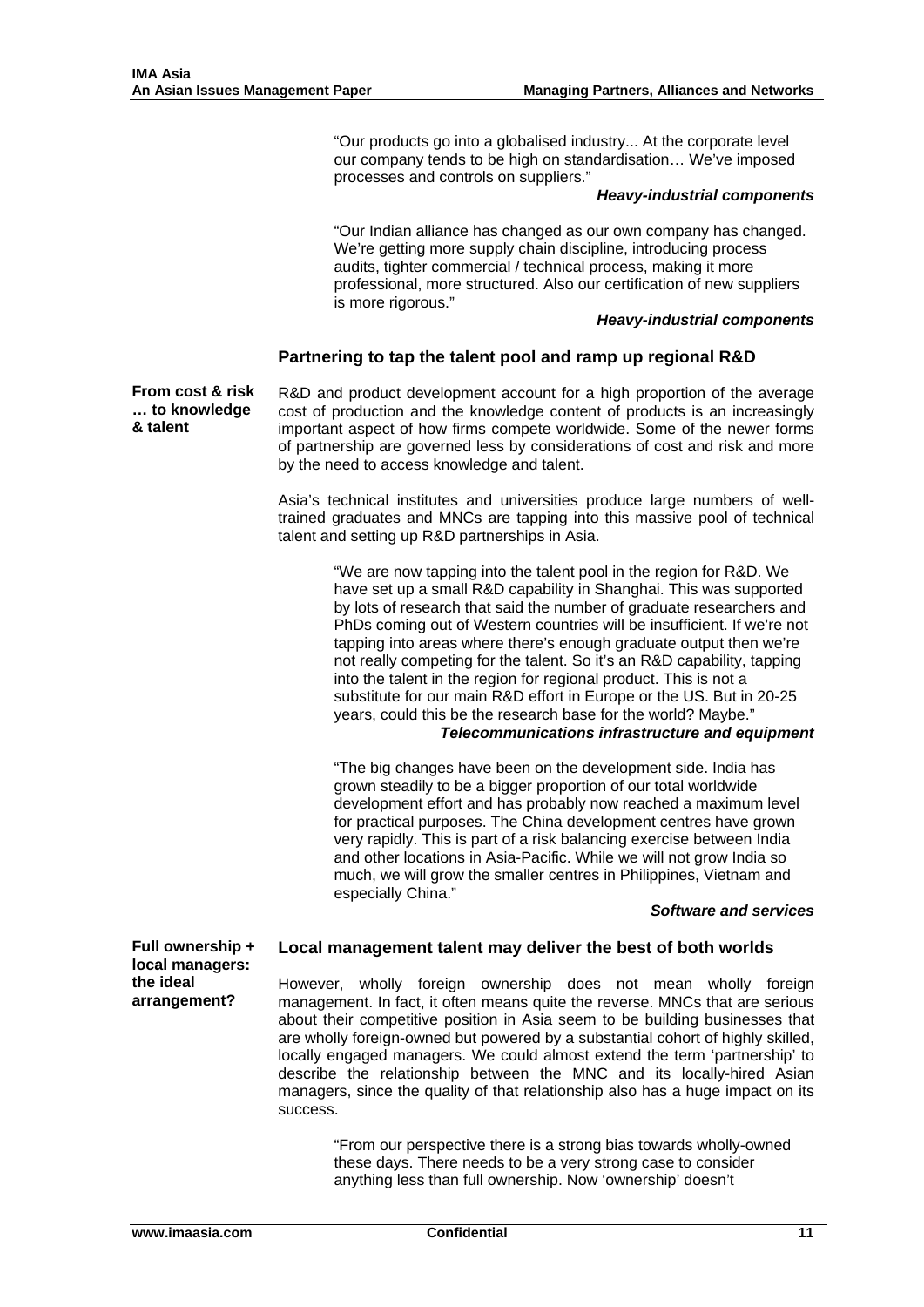necessarily mean in the traditional sense with lots of expats transplanted. We would have full ownership but with solid local management and employees. We're very confident these days in managing in that way. Wholly-owned but resourcing it with local talent. There might be 6-12 months with expat oversight and then hand over to local management. The maturity of 'wholly owned and locally managed' might be the way to go."

*Telecommunications infrastructure and equipment*

# **What makes partnerships and alliances work?**

#### **The hard work of making these arrangements work requires:**

- Picking compatible partners to start with
- A win-win business model so the partner is also committed
- Clear guidelines, procedures, and quality standards and monitoring compliance
- Developing and maintaining a trusting relationship
- Avoiding dependence on single individuals on either side
- Having culturally competent people at the interface
- Ensuring frequent face-to-face meetings
- **Learning from the past**  The case studies provide many useful lessons. What is interesting is that these lessons are mostly not new. In interviewing executives for this study, there was often a note of frustration with the amount of sheer hard work involved in managing non-equity relationships. The key message here is that partnerships and alliances are not going to go away; in fact, collaborative outsourcing and knowledge-sharing networks are going to be even more important in the future. So it's time we learned the lessons that have been out there for some time.

Successful MNCs invest the time to select partners that have the requisite knowledge and a compatible approach to developing the business. They train them, invest in them and build the relationships over time, and then monitor how they are performing.

> "With the luxury brands, pick the right partners – ones with luxury brands understanding so they know that they can't do stupid things. Always protect the luxury image."

#### *Consumer branded foods*

"With other categories, it's a bit more difficult. The underlying relationship, together with control, quality auditing, training." *Consumer branded foods*

**Building win-win relationships**  Effective partnerships require a genuine sharing of benefits. Too often companies seem to enter into partnerships and alliances only thinking of their own priorities. The relationship will only work as long as both parties are getting something out of it.

> "We introduced a new product that will add 10% to their revenue line. We've helped them to redefine and reshape their lines of business. We've worked with them across 4-5 business streams. We've worked on the Steering Committees… So because of that value-add, they are willing to sell down their equity and allow us to increase our share of the venture."

"We sit down around the table and try to work out a) What are we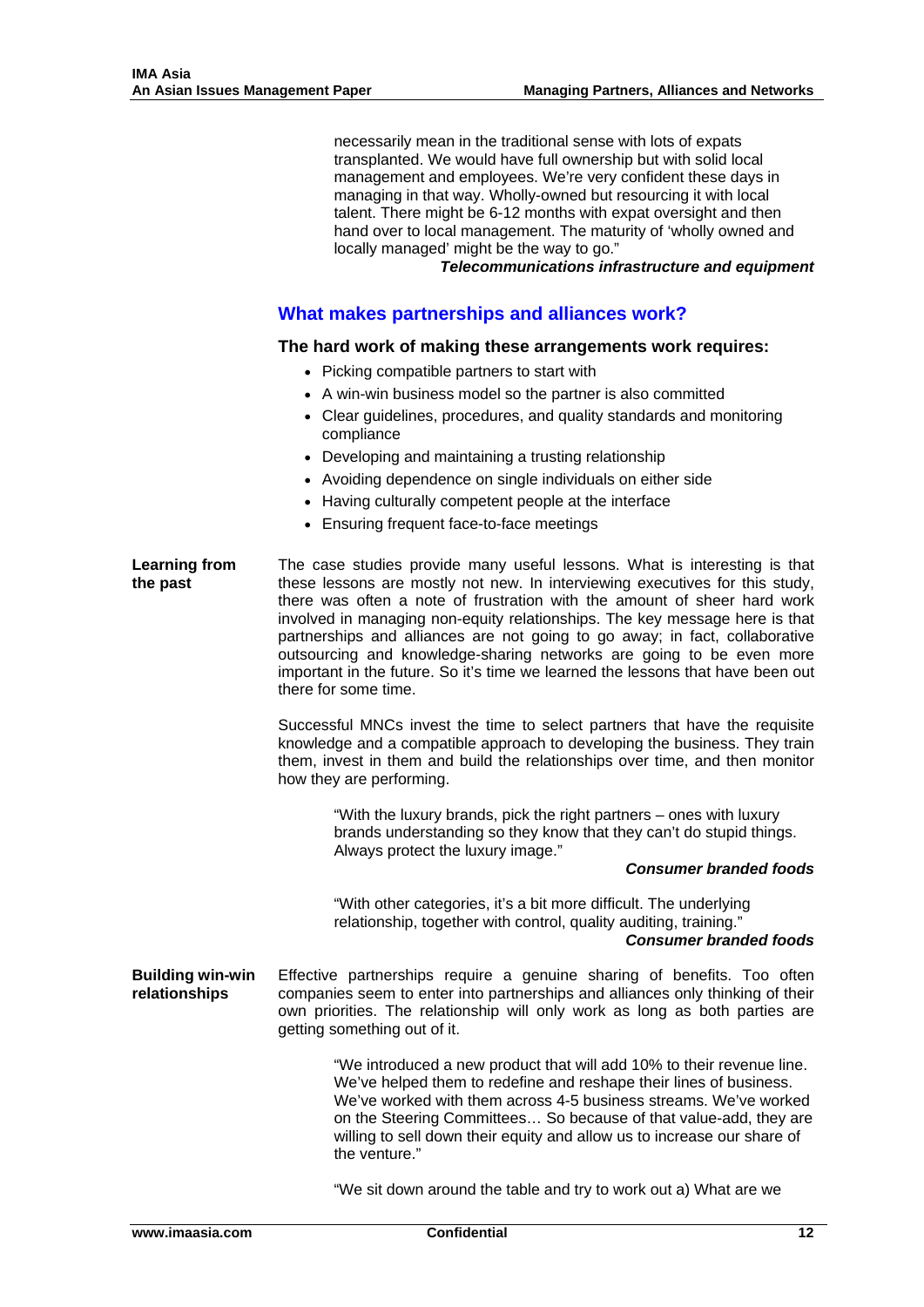trying to do here? b) How do we know when we're doing it properly? c) How do we go about making it happen? And Mr Customer, you share some of the responsibility too. We try to focus on the joint goal." *Heavy-industrial components*

It is important to make sure that the partnership is delivering what it is supposed to in terms of quality and schedules. Where one party has contracted with another to supply certain items to a certain standard, it is important to monitor those standards consistently.

> "We control quality procedures, hazard procedures, we have manuals, documents to make sure we don't have a risk in our brand… We have very strong procedures and infrastructure for quality. There are more quality people in the region than supply chain people. We are always visiting our partners regularly. It's all about brand protection and lowering risk."

#### *Consumer branded foods*

"With contract packing, we have disengaged a number of times, in India, in China. In quality, manufacturing, technology, environment, people, they have to follow proper processes and procedures. If they don't follow the processes we require, we'll disengage."

# *Consumer branded foods*

But getting beyond the pragmatic business deliverables also seems to be an important part of partnership success. It takes time to build a respectful, trusting relationship. Senior people on both sides must buy into the relationship and have a personal commitment to seeing it work. This is of particular importance in Asia, where seniority, personal relationships and reputation carry a lot of weight.

> "Alliances stand and fall with the people who signed the agreement. If one of those people is suddenly not there, it can completely change things."

#### *Automotive components*

"How do we build stronger relationships? Strong, trusting, respectful relationships? You say what you are going to do. Then you do it. That builds up trust. Then they are more open, treat you as more of an equal. The relationship is then based on trust between equals."

#### *Financial services*

"Long relationship. Travelling regularly to Japan 5-6 times a year. We established a relationship of mutual trust that didn't need legals any more. We had a legal agreement, which we sighed and then put away in the bottom drawer. And that trust was ultimately transferred to our German parents as well. But the Japanese wanted me to stay on the board of the JVs even after I retired."

#### *Automotive components*

**Tricky to maintain trust as personnel change**  Even after a climate of trust has been built, that does not mean things can rest there. Over time, other personnel who were not involved at the outset begin to work with the partnership, and if they have not been thoroughly briefed on why it exists and what it does, distrust can easily creep back in.

**… and trickier still when the partner is a competitor**  Ambiguity is always present; sometimes your partner competes with you in other product lines. Key personnel may need to be ready to defend the partnership against skeptics internally.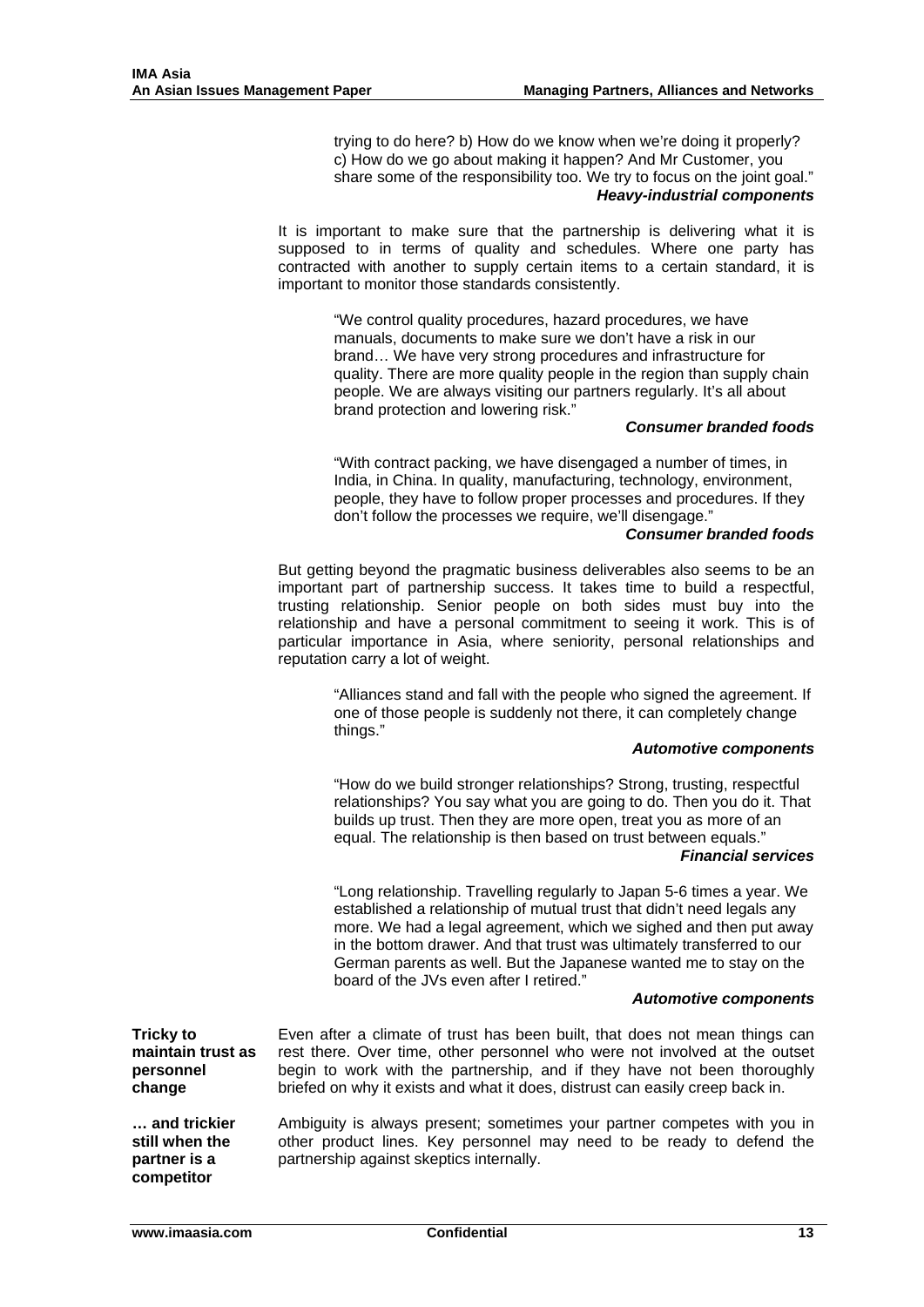|                                                              | "Mutual trust translated and cascaded through the company, despite<br>the occasional hiccups with people saying, 'Why do we have to work<br>with a competitor?' Especially the sales side of our company worried<br>that the relationship could be used (by the Japanese) as a<br>springboard into Europe. And of course the Japanese side worried<br>that we would use it to enter Japan."<br><b>Automotive components</b>                                                                                                                                                                           |
|--------------------------------------------------------------|-------------------------------------------------------------------------------------------------------------------------------------------------------------------------------------------------------------------------------------------------------------------------------------------------------------------------------------------------------------------------------------------------------------------------------------------------------------------------------------------------------------------------------------------------------------------------------------------------------|
| Corporate-to-<br>corporate                                   | There needs to be more than one experienced contact person. The<br>partnership needs to be a multilayered corporate-to-corporate commitment.                                                                                                                                                                                                                                                                                                                                                                                                                                                          |
| contact                                                      | "It's not just our Head of Risk. Our Regional head has overall<br>responsibility for the relationship and the capability transfer program<br>and is well respected and close to our partners. He and I are both on<br>the board. I've had many years experience working with partners in<br>the region myself. There's a mid-level finance person as project<br>manager. We take a cooperative rather than a coercive approach. It<br>takes lots of effort. But they see the value in this style of involvement."<br><b>Financial services</b>                                                        |
| <b>Complexity of</b><br>building<br>relationships in<br>Asia | The key people involved in managing the partnerships need interpersonal<br>skills of a very high order - again, because of the personal nature of business<br>relationships in Asia.                                                                                                                                                                                                                                                                                                                                                                                                                  |
|                                                              | "It's the quality, integrity, the character of the person running the show<br>that makes a difference – this is an intangible quality. It's about trust.<br>There needs to be honesty and dialogue. There needs to be trust that<br>you'll say it straight, and this philosophy needs to be shared<br>throughout the organisation. Sometimes it's a case of saying: 'Yes,<br>we messed up; we'll fix it.' Sometimes it has to be 'No, sorry, can't be<br>done.' Sometimes its 'OK, let's see how we can work together on<br>this.""                                                                   |
|                                                              |                                                                                                                                                                                                                                                                                                                                                                                                                                                                                                                                                                                                       |
|                                                              | <b>Heavy-industrial components</b>                                                                                                                                                                                                                                                                                                                                                                                                                                                                                                                                                                    |
|                                                              | "In any capability transfer it's 80% about style and only 20% about<br>content. Our Regional head has an excellent style about him for<br>working with the partners. It's a very cooperative/collaborative<br>approach. Ownership of the process stays with the local partners. We<br>are there as advisors, as technical experts only. The next step has to<br>be taken by the local management team. We work to empower our<br>partners, keeping the accountability with them. This approach may<br>take longer but once they take on board a new process, it sticks."<br><b>Financial services</b> |
| The 'right people'                                           | Having the right people involved is vital. Sometimes cultural barriers or a<br>desire to preserve proper etiquette can divert important operational<br>information. If this kind of miscommunication is allowed to accumulate, one or<br>other party can begin to feel that they are being hoodwinked, and then the<br>trust evaporates very quickly. Having culturally competent people involved<br>can prevent this.                                                                                                                                                                                |
|                                                              | "There's no doubt having the right people makes a big difference. Our<br>operations manager is Indian. We sent him over to India to sort out a<br>problem with a supplier there. He managed to get right through to the<br>real story, the honest story, and sort it out."                                                                                                                                                                                                                                                                                                                            |
| <b>Relationships</b>                                         | <b>Heavy-industrial components</b><br>Finally, partnerships take commitment, time and sustained effort. Companies                                                                                                                                                                                                                                                                                                                                                                                                                                                                                     |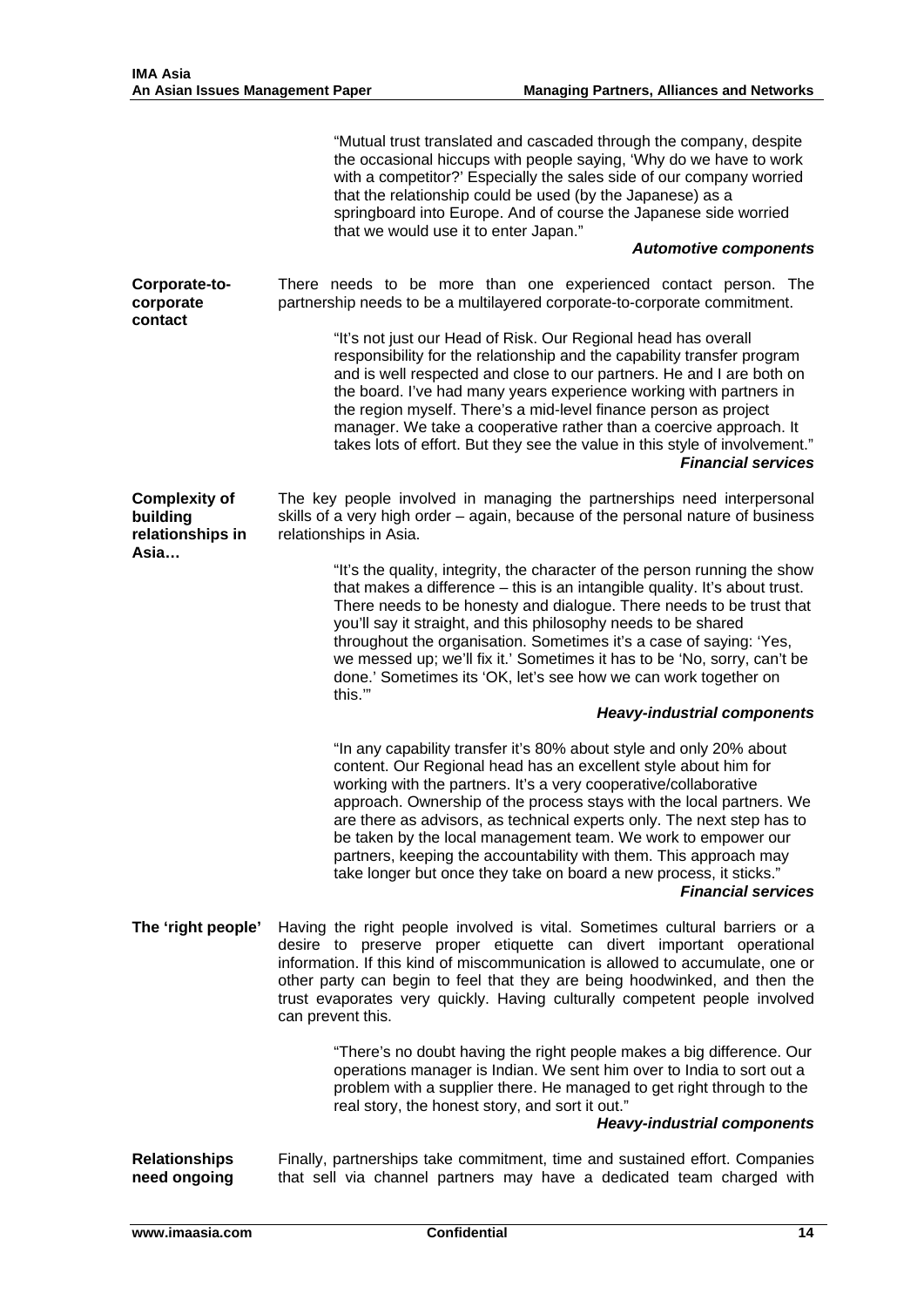#### **management** ensuring that relationships are working well.

"We have a specialist 'Alliance and Channels Group' who concentrate on partner relationships. There is quite a significant investment of people in this group. They do not have specific transaction targets; their goal is the development of the relationships. But they are measured on the overall performance of the business. Direct sales are managed by the in-house sales team."

#### *Software and services*

"It comes from demonstrating the real value that we add. As partners, they have a high regard for us because we deliver what we say we will. There's a capability transfer process where we introduce new approaches to underwriting and actuarial, new risk management frameworks. For example, our regional Head of Risk spends a lot of time working with the local partners, is willing to fly down there; was involved in interviewing new people joining the company there; reviews the reserving against local business."

#### *Financial services*

"The biggest danger is complacency. To avoid this, you need regular face-to-face contact. You need to be always honest and open, even about the not so nice things. If you are prepared to bare your soul and say, 'I really have a problem with this,' they will come and help you. And then they'll tell you when they have problems also."

*Automotive components*

# **What skills does the executive team need to manage partnerships effectively?**

#### **A multi-skilled executive team is needed to manage partnerships:**

- Intimate knowledge of the business
- Good technical skills
- Ability to work across borders in possibly dangerous places
- Able to persuade rather than command
- People skills

#### **Need for a multiskilled team**

The executives managing partnerships and alliances in Asia need more than to be highly knowledgeable about the business. They need to have high-level people skills, cross-cultural skills, and be comfortable operating on their own in the field, sometimes under difficult conditions and without a lot of corporate back-up. Only a few MNCs have in-house programs that actively develop partner management skills. For others, there is a risk that corporate ambivalence towards partnerships may lead them to undervalue the tough lessons they learned from managing those earlier joint ventures.

Intimate knowledge of the business itself is vital to ensure that the business objectives are kept in focus and that the partnership is achieving its purpose.

> "Good business skills, intimate product skills… They need to be shrewd business people."

#### *Fast moving consumer goods*

"The individuals in the Alliance and Channels group come from a variety of backgrounds. Some have experience in direct selling; some are specialists in a particular industry. The skills in managing alliances are different to those in selling, but there is quite a bit of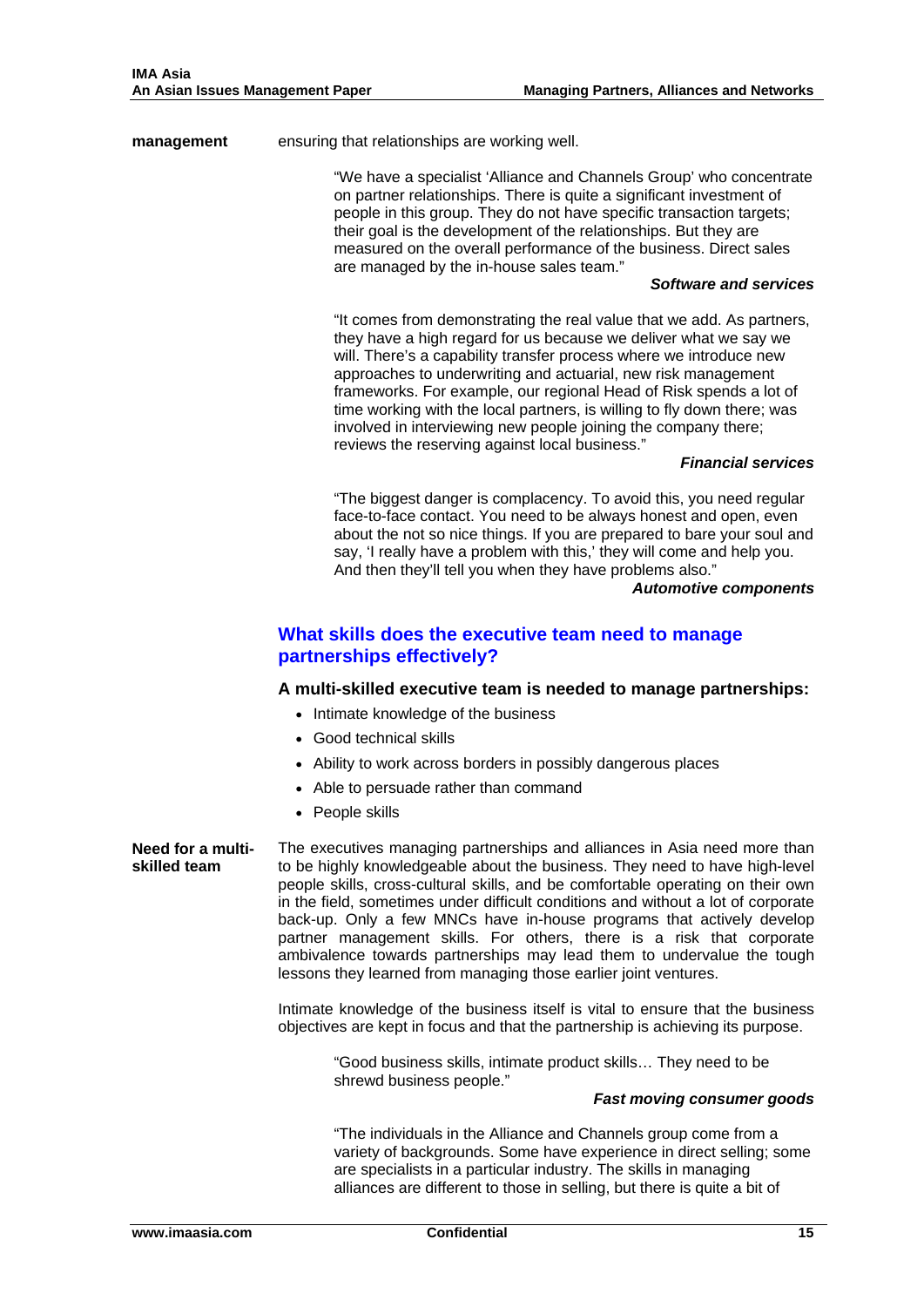|                                                         | overlap."                                                                                                                                                                                                                                                                                                                                                                                                                                                                                                                                                                                                     |
|---------------------------------------------------------|---------------------------------------------------------------------------------------------------------------------------------------------------------------------------------------------------------------------------------------------------------------------------------------------------------------------------------------------------------------------------------------------------------------------------------------------------------------------------------------------------------------------------------------------------------------------------------------------------------------|
|                                                         | <b>Software and services</b>                                                                                                                                                                                                                                                                                                                                                                                                                                                                                                                                                                                  |
| $\ldots$ with strong<br>technical<br>knowledge          | Technical knowledge is especially important in supply relationships, to enable<br>accurate judgments to be made about the capabilities of partners.                                                                                                                                                                                                                                                                                                                                                                                                                                                           |
|                                                         | "Sourcing (as in finding sources of supply), qualification and<br>negotiation skills, engineering common sense to understand what you<br>are finding when you look into these companies Working with<br>independent suppliers can sometimes require a bit of lateral thinking."<br><b>Heavy-industrial components</b>                                                                                                                                                                                                                                                                                         |
| able to work<br>across borders                          | People skills, intercultural skills and the ability to work across borders are also<br>essential. And some of the partnerships may be in risky places - particularly<br>sales and distribution channel relationships.                                                                                                                                                                                                                                                                                                                                                                                         |
|                                                         | "People skills, cultural sensitivity, patience, recognition of cultural<br>differences, ability to adapt, polite conduct - all the soft issues.<br>Nothing else matters."                                                                                                                                                                                                                                                                                                                                                                                                                                     |
|                                                         | Telecommunications infrastructure and equipment                                                                                                                                                                                                                                                                                                                                                                                                                                                                                                                                                               |
|                                                         | "Very good human skills to work across a high number of cultures and<br>countries. Brave also - some of the stories from Egypt, South<br>America, Gaza Strip!"                                                                                                                                                                                                                                                                                                                                                                                                                                                |
|                                                         | <b>Fast moving consumer goods</b>                                                                                                                                                                                                                                                                                                                                                                                                                                                                                                                                                                             |
|                                                         | "Ability to work across borders; Appreciation of other cultures,<br>environments, countries."                                                                                                                                                                                                                                                                                                                                                                                                                                                                                                                 |
|                                                         | <b>Professional consultancy services</b>                                                                                                                                                                                                                                                                                                                                                                                                                                                                                                                                                                      |
| <b>Persuasiveness</b><br>and tolerance for<br>ambiguity | But most importantly, the key executives need to have a high tolerance for<br>ambiguity and be able to lead using persuasion and influencing skills in place<br>of command and control. This is probably the most challenging area for MNC<br>executives because they are accountable to corporate HQ for results but they<br>don't have control over the means of achieving them.                                                                                                                                                                                                                            |
|                                                         | Some of the frustration that executives experience with partnerships and<br>alliances comes from this uncertainty, and from the amount of time and<br>energy necessary to brief and educate and influence and persuade people in<br>the partner firms about what needs to be done and how.                                                                                                                                                                                                                                                                                                                    |
|                                                         | "Persuasion, influencing skills. Patience; that's more of a quality than<br>a skill. The ability to get things done in an environment that is<br>sometimes quite dysfunctional. Knowing how to make things happen<br>and not get caught up in the organisation - or at least, getting 80% of<br>what you want done The firms have highly political internal<br>decision-making processes, all the senior people being owners."<br><b>Professional consultancy services</b>                                                                                                                                    |
|                                                         | "One of the challenges with this kind of structure is that the leaders<br>have limited authority, although they do have influence. You need to<br>manage with lots of persuasion. Local practices control most of the<br>resources and often have their own P&Ls. The global centre creates<br>methodologies, engagement management practices, sets the<br>standard under which each firm operates. Below the global practice<br>standards, individual firms have historically operated quite<br>independently, although we are now starting to see this change."<br><b>Professional consultancy services</b> |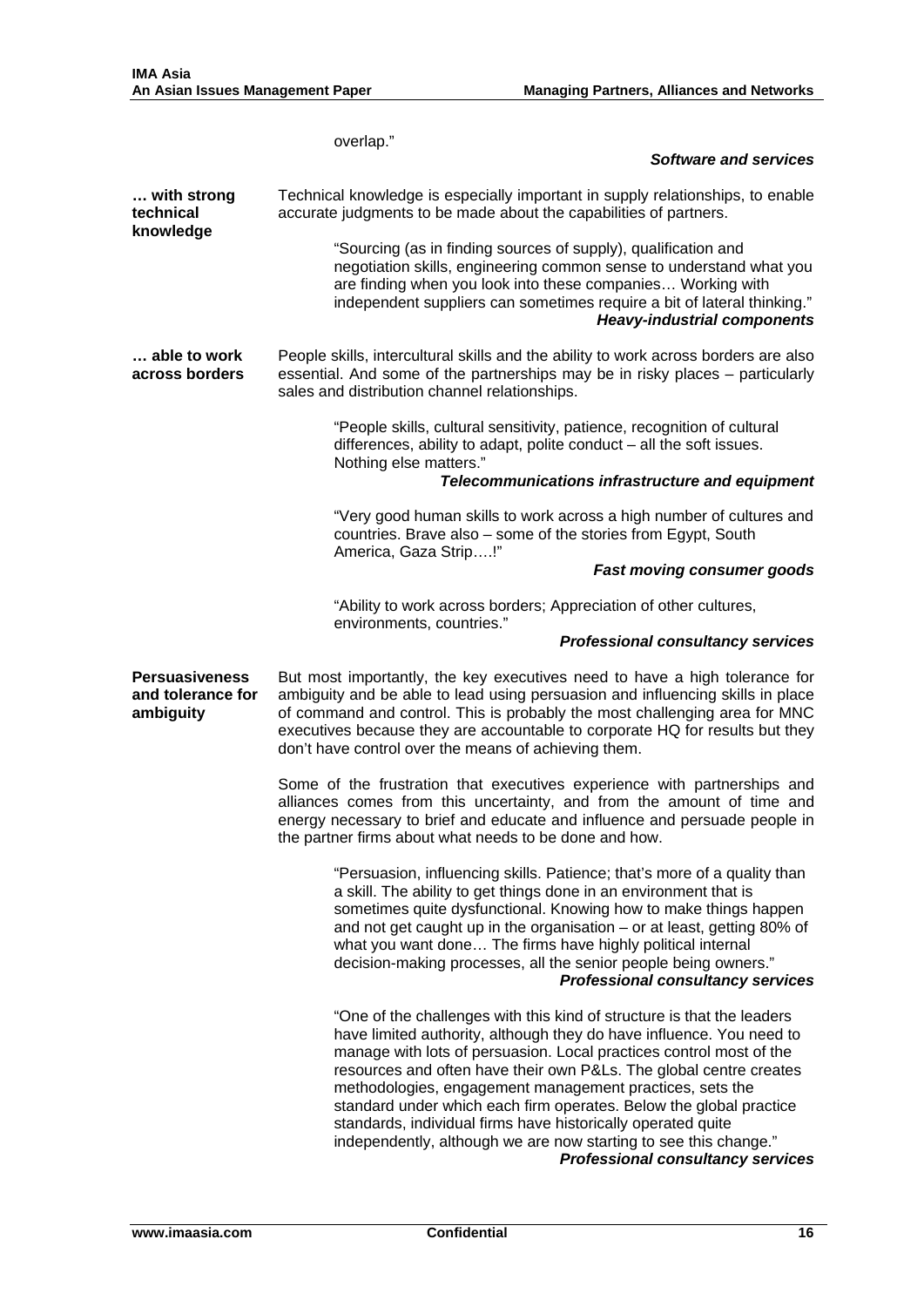**Partners as colleagues; colleagues as clients** 

And although the partnering relationship may be governed by binding contractual terms, executives in the two firms relate to each other more like colleagues. Likewise, colleagues working across a network of affiliated firms build trust by treating each other as clients.

> "In fact, when our consultants are working on assignments in other practices, we coach them to treat their colleagues as if they were clients – to invest the time in building relationships internally in the same way as you would with external clients."

*Professional consultancy services*

# **Are partner firms in Asia becoming more capable?**

**Companies report a varied experience in improvements in capability. Technical companies find India and China becoming very capable very quickly. Service and consumer firms find increased competence primarily a result of training.** 

**Partnerships: a varied outlook**  The interactions between MNCs and local firms, together with the general development of Asian economies and their technical and educational infrastructure, are presumably creating more capable local firms. Theoretically, this should increase the potential for more sophisticated partnerships and alliances and more effective outcomes.

**Technical sectors are progressing rapidly**  In fact, the interviews suggest this varies. In high-tech areas, the local skills and capabilities are increasing rapidly. In services and basic products like foodstuffs, however, the local capacity for innovation seems more limited.

> "Our first employees in China were virtually straight from the farm. Now the universities and high schools there are churning out good students every year."

#### *Automotive components*

**… and may soon be competitors**  "Chinese and Indian companies are becoming multinationals; they're coming into your back yard. So if you're not competing in part of their market you have a huge problem. They are becoming truly multinational… Speed is essential. For example, we look at the Chinese telcos like Huawei… No-one can fault their equipment any more. You can't afford to muck around. The speed with which Chinese and Indian players are developing their product is absolutely frightening. What was shoddy 6-12 months ago is now very comparable…

> Key learning: You've got to extend absolute respect to those companies. You have to treat them as equals."

*Telecommunications infrastructure and equipment*

"Though we're not exactly partners, we are considering sourcing capital equipment from China. Six months ago we would never have considered this."

#### *Telecommunications infrastructure and equipment*

"Our Indian partners want to make the whole unit for us. Our Chinese JVs are already making them on the side. Over a five year period their ability to improve quality has been going through a learning curve."

#### *Heavy-industrial components*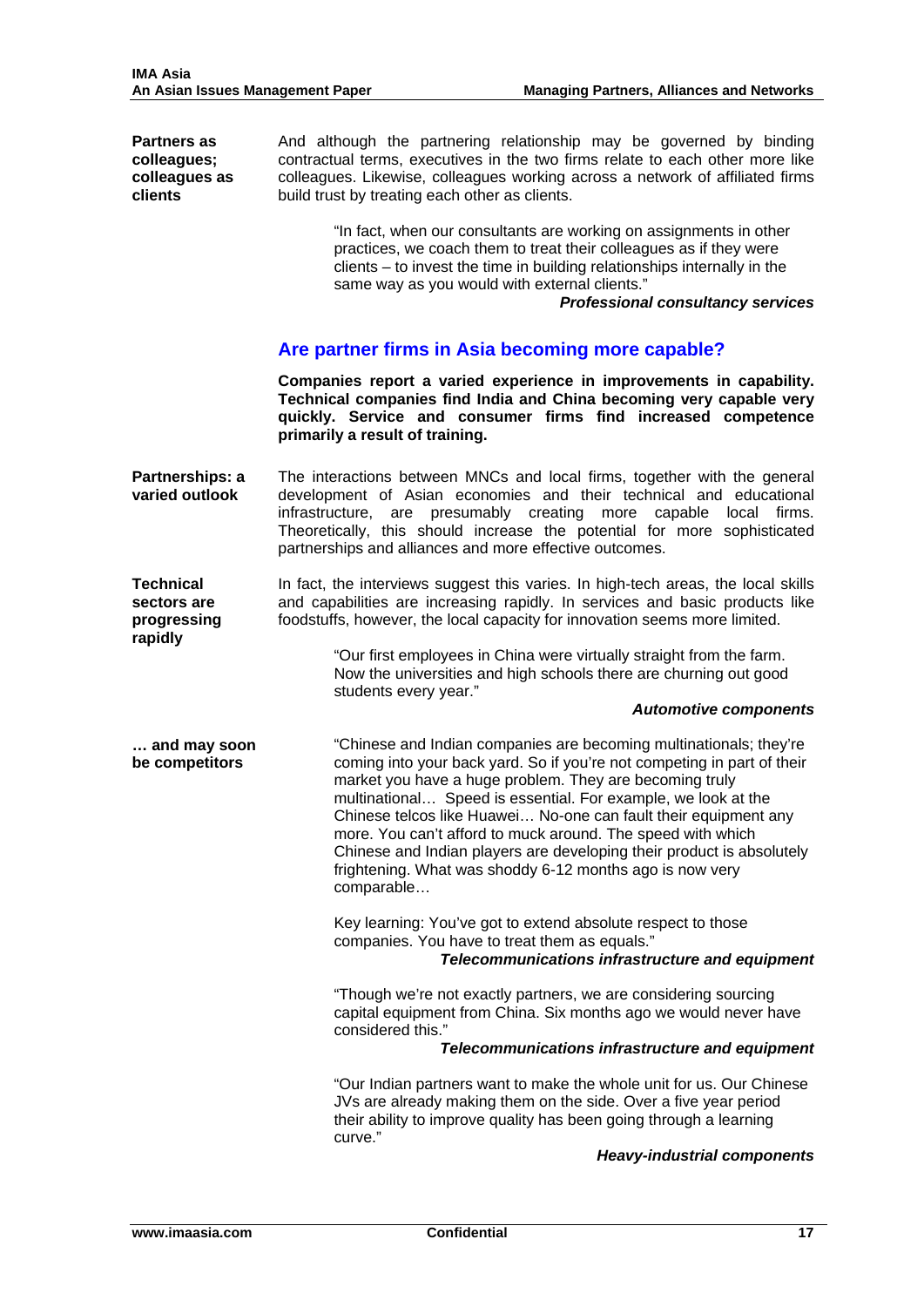| <b>Client demand</b>                                      | The following examples illustrate some of the more equivocal responses from<br>companies in the services sector:                                                                                                                                                                                                                                                                                                                                                                                                                            |
|-----------------------------------------------------------|---------------------------------------------------------------------------------------------------------------------------------------------------------------------------------------------------------------------------------------------------------------------------------------------------------------------------------------------------------------------------------------------------------------------------------------------------------------------------------------------------------------------------------------------|
| <b>Driving service</b><br>sector<br>competence            | "The local skills are changing slowly, not dramatically. The ultimate<br>test is when they develop up to higher skill levels and they no longer<br>need what we can bring. The reality at present is that we still bring<br>something that is needed."                                                                                                                                                                                                                                                                                      |
|                                                           | <b>Financial services</b>                                                                                                                                                                                                                                                                                                                                                                                                                                                                                                                   |
|                                                           | "The way our firms work together is definitely improving, yes. That's<br>because of a combination of factors - leadership is putting in place<br>specific initiatives, structures are being changed and this is driving<br>new behaviour. But all of this is happening because our clients are<br>demanding it. It's about becoming more regional and global in<br>orientation, delivering a seamless service to clients. We're moving to<br>reinforce that now with changes to the structure."<br><b>Professional consultancy services</b> |
|                                                           | And the following examples, both from companies in the consumer foods<br>sector, report very limited improvement in the skills and capabilities of local<br>partner firms:                                                                                                                                                                                                                                                                                                                                                                  |
| and training is<br>key in the<br>consumer sector          | "In all cases I can think of, the improvement is a direct outcome of the<br>training and supervision that we give them. In general, I'm not sure<br>whether the overall standard is improving."                                                                                                                                                                                                                                                                                                                                             |
|                                                           | <b>Consumer branded foods</b>                                                                                                                                                                                                                                                                                                                                                                                                                                                                                                               |
|                                                           | "The sophistication of the people we sell to is relatively low, and we're<br>not exactly huge, so probably no great improvement there. The<br>people are developing; they are adding to what we are providing to<br>them, but not significantly."                                                                                                                                                                                                                                                                                           |
|                                                           | <b>Fast moving consumer goods</b>                                                                                                                                                                                                                                                                                                                                                                                                                                                                                                           |
|                                                           | Are partners emerging as competitors? Is this a concern?                                                                                                                                                                                                                                                                                                                                                                                                                                                                                    |
|                                                           | Technology and engineering companies are aware of partners as future<br>competitors; it is less of a concern in services and the consumer sector.                                                                                                                                                                                                                                                                                                                                                                                           |
|                                                           | As Asian partner firms become more capable, this raises another important<br>question: to what extent are your partners emerging as potential or actual<br>competitors? Some of the interviews show that competitive tensions are<br>emerging in some partner relationships.                                                                                                                                                                                                                                                                |
| <b>Building up a</b><br>future<br>competitor?             | "It's important that the fellow who makes the castings for us doesn't<br>get into making complete units and compete with us. Our Indian<br>castings supplier wants to make complete units, so he could become<br>a competitor."                                                                                                                                                                                                                                                                                                             |
|                                                           | <b>Heavy-industrial components</b>                                                                                                                                                                                                                                                                                                                                                                                                                                                                                                          |
|                                                           | "We consistently have to face the issue of how much we are teaching<br>these guys and when does it become a competitive threat? How<br>much is 'enough' to ensure your brand is being protected at all<br>times?"                                                                                                                                                                                                                                                                                                                           |
|                                                           | <b>Consumer branded foods</b>                                                                                                                                                                                                                                                                                                                                                                                                                                                                                                               |
| <b>Quality audits vs</b><br>more heavy-<br>handed control | This tension then entails another dilemma: how much expertise do you<br>transfer to your partners to get the quality of output you want? Do you simply<br>audit and check quality according to a quality specification outlined in the<br>contract? Or do you actively instruct, coach, add value to the partner firm's                                                                                                                                                                                                                     |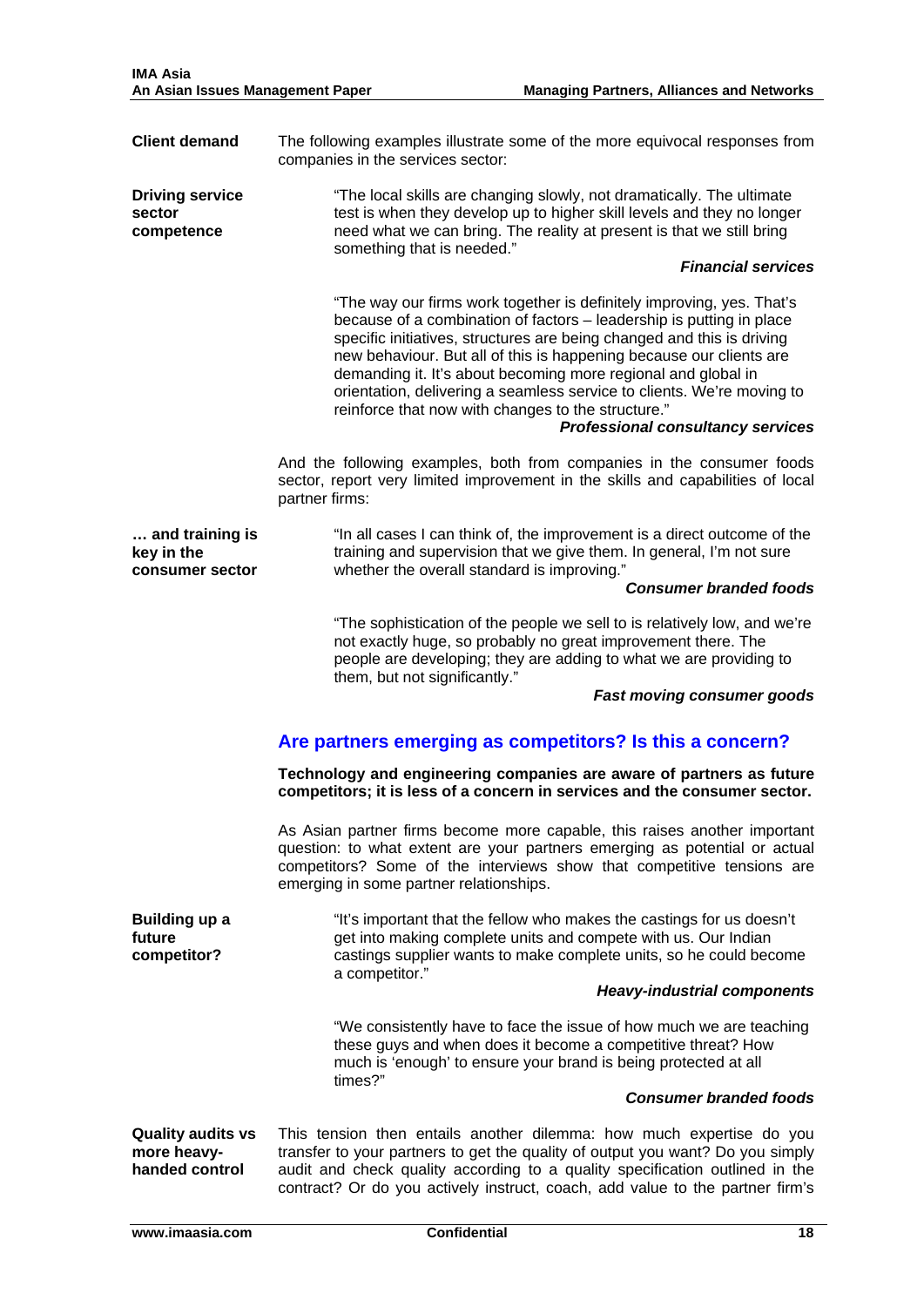operations? Approaches to this vary. In industrial and technical sectors, the quality audit process seems to work. In these sectors the capabilities of partner firms are developing rapidly and MNCs seem to be concerned about the competitive threat.

> "We've imposed processes and controls on suppliers. We haven't sent in teams to help them get it right. We audit and quality check but don't intervene in their operations."

#### *Heavy-industrial components*

**Active approach in services & consumer sectors** 

In the services and consumer goods sectors, as we saw above, local partner firms are improving their capabilities more slowly, there is less immediate competitive threat, and so MNCs seem to adopt a more active coaching role.

> "(Increasing our equity) comes from demonstrating the real value that we add. As partners, they have a high regard for us because we deliver what we say we will. There's a capability transfer process where we introduce new approaches, new frameworks."

> > *Financial services*

"Our people are sending ideas, new products, marketing and merchandising techniques. We know how to merchandise our products, how to position them in supermarkets, how to do promotions, pricing, media etc. We're providing knowledge to distributors."

#### *Fast moving consumer goods*

# **What does the future hold for partnership, alliance and network strategies in Asia?**

**The only common thread to the answers: Partnering in Asia is here to stay. Companies will do whatever works.** 

**One view: transition to delegated, decentralised operations** 

Finally, we asked MNC executives what they thought the future held for their partnering, alliance and network strategies in Asia. Are these arrangements truly just a transitional step on the path to full-scale ownership and control? Are they here to stay, a permanent feature of the Asian business operating environment? Or are they perhaps growing in importance as MNCs increasingly outsource non-core activities in the search for better flexibility, better integration within Asian markets, better financial performance? Generally, there is an expectation that JVs are a transitional step on the way to greater wholly-owned operations in the region, but that other partnering efforts might remain for the long term.

In some cases, the expected end result is a wholly locally managed effort, with no expats at all.

> "We hope we can gear up our business across the region. Gradually over time, partners will need less direct input from us. If we've done our job there should be no expats in the regional operation; they will have less and less call for us – at least, less direct management. Our role will become more broad, more oversight / advisory, less managing / operational."

#### *Financial services*

**Savings can trump control preferences**  However, sometimes the economics of the business indicate that it is more effective to work through local partners, and a degree of pragmatism overrides the corporate preference for direct ownership and control.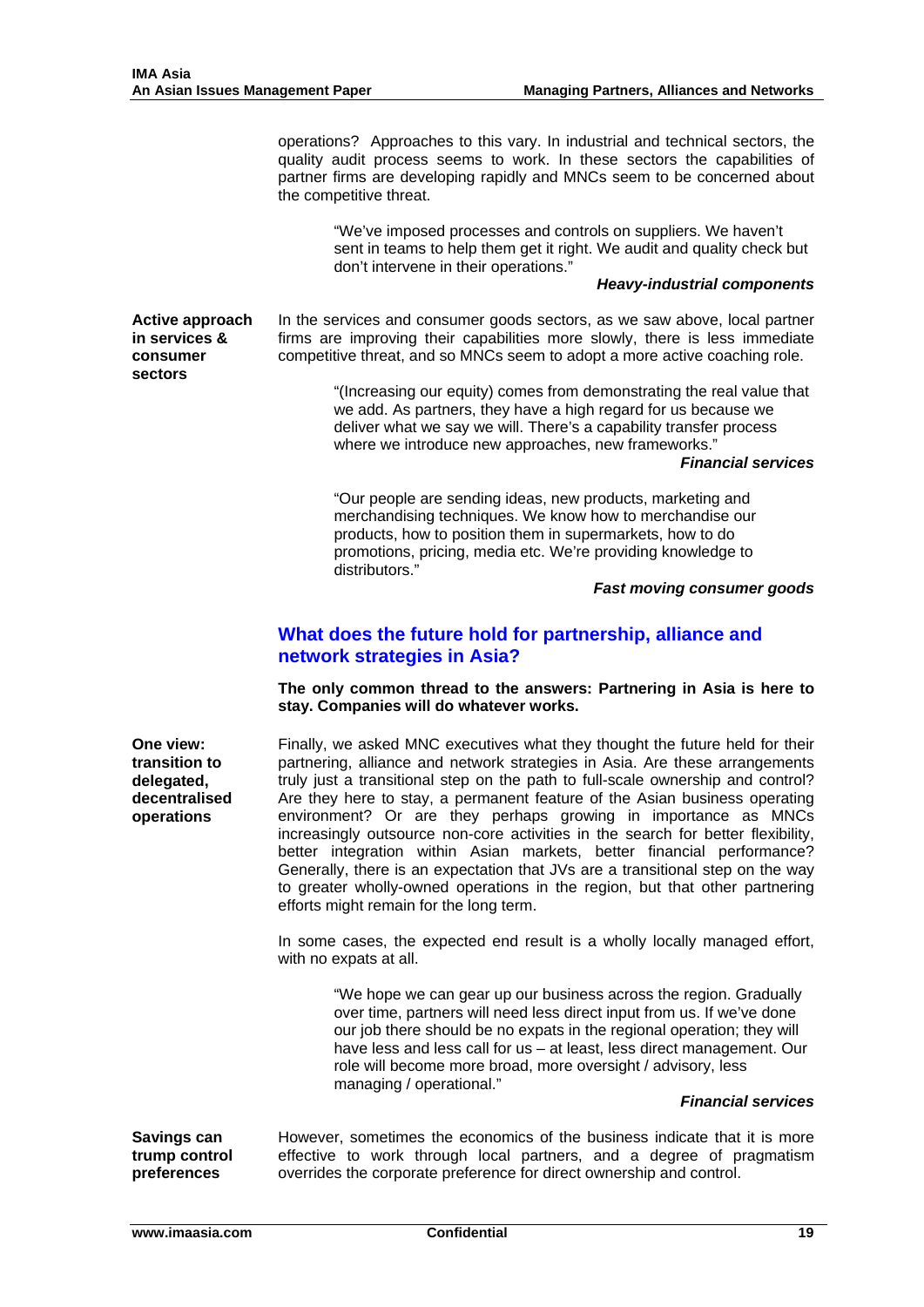|                                                             | "More and more we will be going out to suppliers outside our own<br>firm. More drive for volume, efficiency, standardisation Our<br>corporate philosophy is that we'd prefer to control all our suppliers.<br>However, our Indian alliance has survived on the economics: the cost<br>of bureaucracy, legals and administration if we were to try to buy it out<br>and run it ourselves would just be too much, so we leave it as it is."<br><b>Heavy-industrial components</b>                                                                                                                                                                                                                                                                                                                                                                                                                                |
|-------------------------------------------------------------|----------------------------------------------------------------------------------------------------------------------------------------------------------------------------------------------------------------------------------------------------------------------------------------------------------------------------------------------------------------------------------------------------------------------------------------------------------------------------------------------------------------------------------------------------------------------------------------------------------------------------------------------------------------------------------------------------------------------------------------------------------------------------------------------------------------------------------------------------------------------------------------------------------------|
|                                                             | "These established patterns have been in place for 15 years or so.<br>We don't anticipate making major changes. With the applications<br>business, we'll be going more direct and using partners less. But also,<br>our partners will become more skilled in selling applications."<br><b>Software and services</b>                                                                                                                                                                                                                                                                                                                                                                                                                                                                                                                                                                                            |
| A flexible and<br>pragmatic<br>approach -<br>whatever works | Some companies find that their present mixed pattern $-$ with some wholly<br>owned operations, some partnerships and alliances - is quite satisfactory for<br>now. They plan to keep these arrangements in place for the time being,<br>though they would review them if new developments emerged.                                                                                                                                                                                                                                                                                                                                                                                                                                                                                                                                                                                                             |
|                                                             | "Not much change. If and when we become larger, have larger sales<br>going through, then we'll put in our own operations. We're actively<br>looking for acquisitions within the region Or if we did a global<br>acquisition, for instance, a company with its own operations in many<br>markets across the region, that would be a catalyst to major changes                                                                                                                                                                                                                                                                                                                                                                                                                                                                                                                                                   |
|                                                             | in how we operate in Asia."<br><b>Fast moving consumer goods</b>                                                                                                                                                                                                                                                                                                                                                                                                                                                                                                                                                                                                                                                                                                                                                                                                                                               |
|                                                             | "A pragmatic approach. There's no overall pattern. Where we have<br>marketing, sales, promotion $-$ from the brand point of view $-$ we will<br>continue to increase our control. US and European companies are<br>getting more confident of operating in Asia. Brands are becoming<br>better known. Scale is getting there. So we take control of those<br>businesses. Manufacturing, supply and distribution: these are driven<br>by scale. Where there is scale, we will control it. Where there's no<br>scale, we sill outsource it. It's a very pragmatic decision."<br><b>Consumer branded foods</b>                                                                                                                                                                                                                                                                                                     |
| With<br>partnerships<br>comes greater<br>complexity         | Meanwhile, some companies plan to do more outsourcing, more partnering in<br>the future. They look to achieve sustained growth and greater efficiency, while<br>also bringing costs and prices down to address increasingly capable local<br>competition. For these companies, the world only gets more complex.                                                                                                                                                                                                                                                                                                                                                                                                                                                                                                                                                                                               |
|                                                             | "A more structured approach to outsourcing. And before full<br>outsourcing, the sourcing per-se of raw materials, subassemblies and<br>so on. We're doing too little of that. We'll start looking for a Chinese or<br>Indian substitute for raw plastic or what-not - commodity inputs that<br>we'll take to plants in Europe and the US, not only use in Asian<br>region. Because everyone's getting greater confidence in the<br>capability of these emerging economies. People are no longer<br>dismissive of 'Made in China'. We'll move in two directions at once:<br>shift to 100% ownership of the core; and increased outsourcing of the<br>peripheral activities. We have no sense of discomfort with that. With<br>the kind of cost pressures facing us, we can't afford to do this<br>sequentially. We have to pull many levers simultaneously."<br>Telecommunications infrastructure and equipment |
|                                                             | "The Chinese are targeting the Indian market, and the Indians are<br>welcoming Chinese suppliers. The price points in India are the lowest<br>of anywhere, so you need Chinese price points to be able to compete                                                                                                                                                                                                                                                                                                                                                                                                                                                                                                                                                                                                                                                                                              |